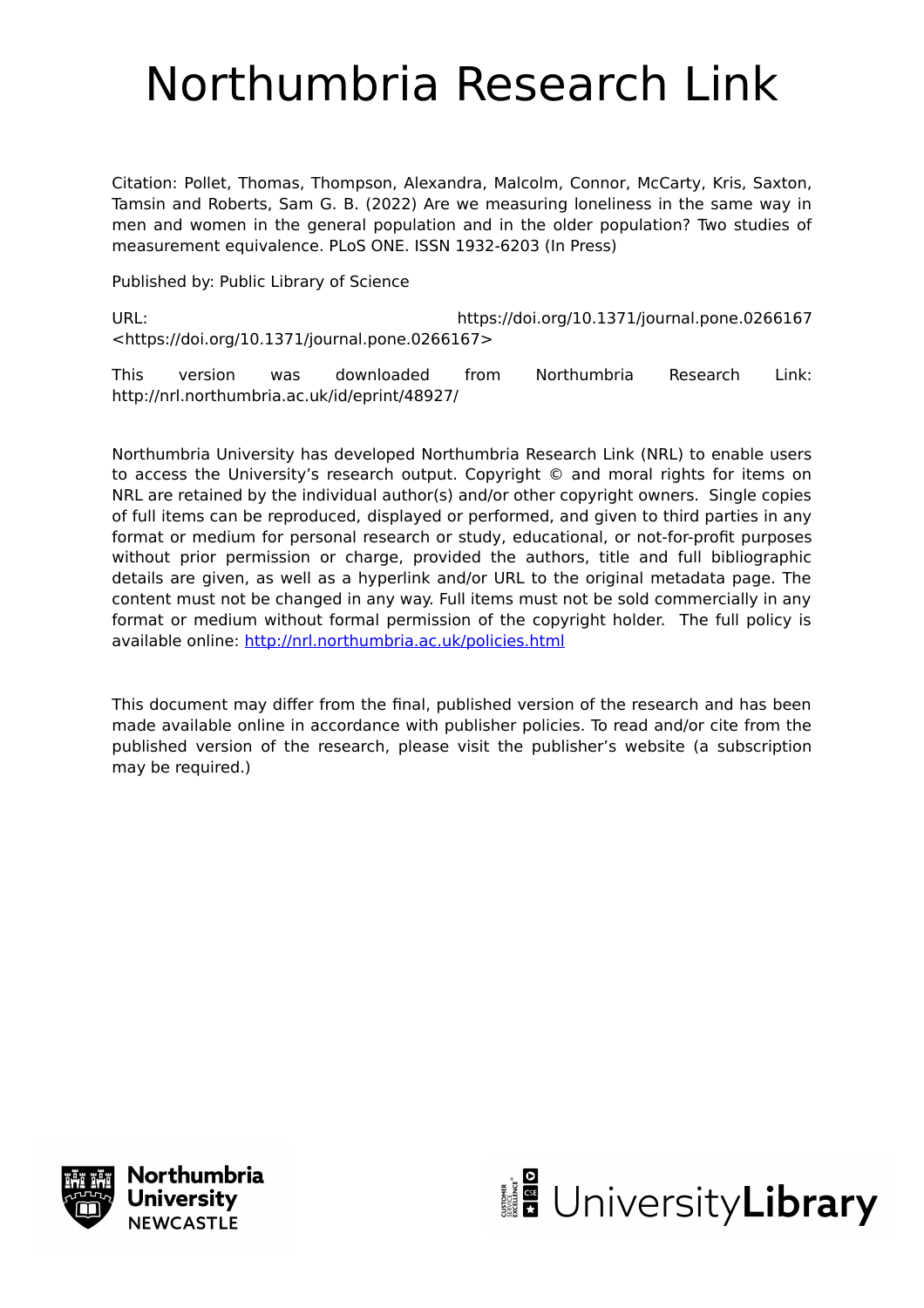## Are we measuring loneliness in the same way in men and women in the general population and in the older population? Two studies of measurement equivalence.

Thomas V. Pollet  $1$ <sup>\*</sup>, Alexandra Thompson  $1$ , Connor Malcolm  $1$ , Kristofor McCarty $^1\,$ , Tamsin K. Saxton $^1\,$ , Sam G. B. Roberts $^2\,$ 

- **1** Dept. of Psychology, Northumbria University, Newcastle upon Tyne, UK
- **2** Dept. of Psychology, Liverpool John Moores University, Liverpool, UK

\* Corresponding author: thomas.pollet@northumbria.ac.uk

# **Abstract**

*Background*: High levels of loneliness are associated with negative health outcomes and there are several different types of interventions targeted at reducing feelings of loneliness. It is therefore important to accurately measure loneliness. A key unresolved debate in the conceptualisation and measurement of loneliness is whether it has a unidimensional or multidimensional structure. The aim of this study was to examine the dimensional structure of the widely used UCLA Loneliness Scale and establish whether this factorial structure is equivalent in men and women. *Methods and Sample*: Two online UK-based samples were recruited using Prolific. The participants in Study 1 were 492 adults, selected to be nationally representative by age and gender, whilst the participants in Study 2 were 290 older adults aged over 64. In both studies, participants completed the UCLA Loneliness Scale (Version 3) as part of a larger project. *Results*: In both studies, the best fitting model was one with three factors corresponding to 'Isolation,' 'Relational Connectedness,' and 'Collective Connectedness.' A unidimensional single factor model was a substantially worse fit in both studies. In both studies, there were no meaningful differences between men and women in any of the three factors, suggesting measurement invariance across genders. *Conclusion*: These results are consistent with previous research in supporting a multidimensional, three factor structure to the UCLA scale, rather than a unidimensional structure. Further, the measurement invariance across genders suggests that the UCLA scale can be used to compare levels of loneliness across men and women. Overall the results suggest that loneliness has different facets and thus future research should consider treating the UCLA loneliness scale as a multidimensional scale, or using other scales which are designed to measure the different aspects of loneliness. **This is a preprint under consideration with a journal (this version 11-4-2022), cite at own risk.**

# **Introduction** <sup>1</sup>

Throughout their evolutionary history, humans have lived in social groups and <sup>2</sup> depended on forming long-term relationships with others for survival  $[1,2]$ . Thus, humans have a basic and universal need to form strong, stable interpersonal relationships with others  $-$  a 'need to belong'  $[3]$ . When this need is unmet and people feel disconnected from others, this lack of meaningful social relationships has a profound impact on physical and mental health [4]. Loneliness is defined as an unpleasant <sup>7</sup>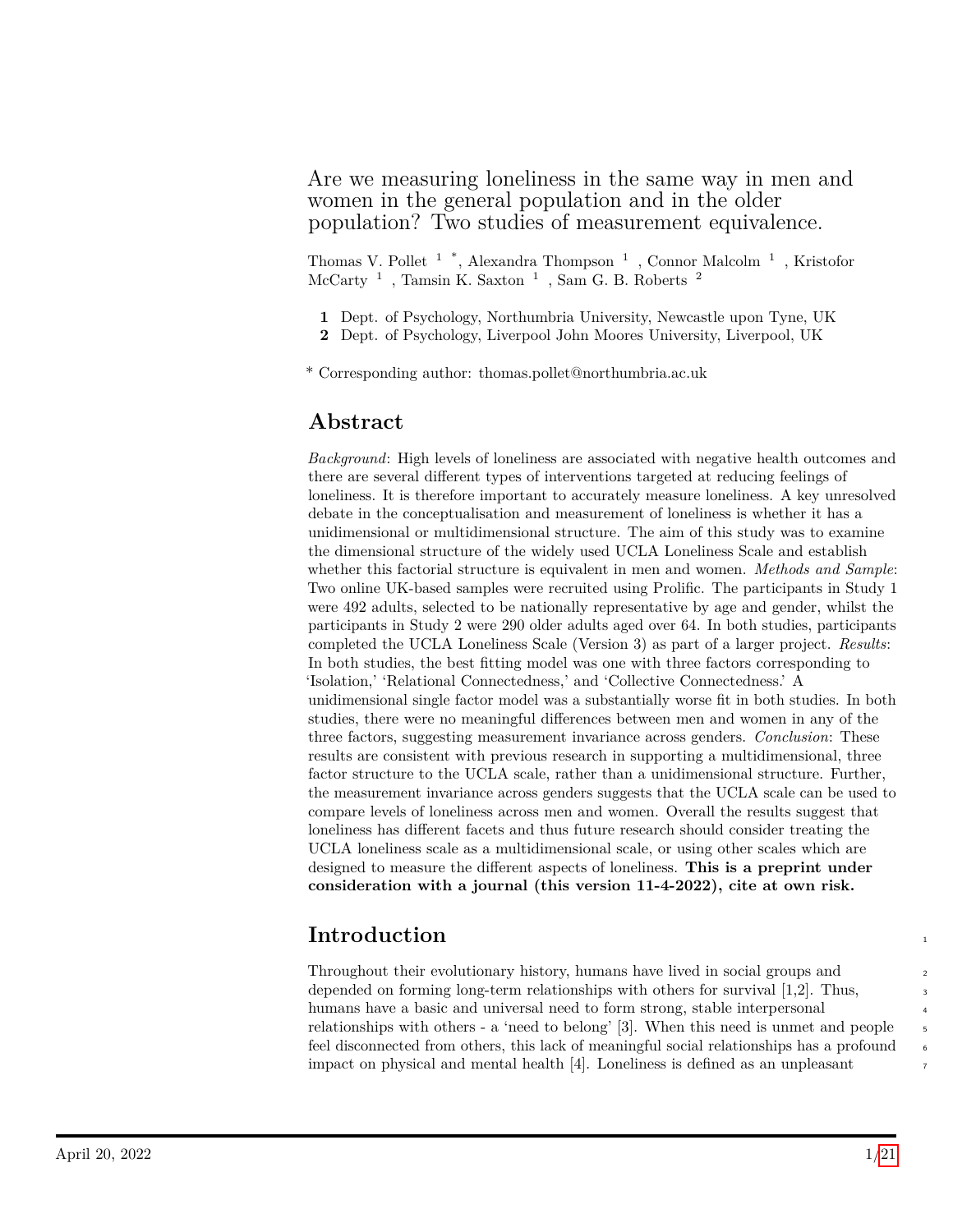subjective state arising from a mismatch between the quantity and quality of social relationships we have and those we would like to have [5]. <sup>9</sup>

A large body of research has demonstrated that high levels of loneliness are  $10$ associated with negative health outcomes in relation to both morbidity and mortality 11 (reviews in  $[6-11]$ ). Loneliness also has a key place on the social and political agenda in  $\frac{1}{2}$ countries such as the United Kingdom  $[12]$ , and the pandemic has further exacerbated  $_{13}$ the need for policy intervention on this front [13]. It is thus important that we can reliably measure loneliness, in order to accurately measure its prevalence over time, in  $\frac{1}{15}$ different parts of the population and to evaluate whether interventions to combat  $\blacksquare$ loneliness are effective  $[14,15]$ .

Over the past five decades, many scales have been developed to measure loneliness, including: the Differential Loneliness Scale [16], the Loneliness Rating Scale [17], the De <sup>19</sup> Jong-Gierveld Loneliness scale [18], and the Social and Emotional Loneliness Scale for 20 Adults (SELSA, [19]). One of the most commonly used measures is the UCLA  $_{21}$ Loneliness Scale, which has appeared in first  $[20]$ , second  $[21]$  and third  $[22]$  versions,  $\qquad$ and its short form adaptations (e.g.,  $[23-25]$ ). The UK Office for National Statistics has  $\frac{23}{25}$ recommended that future UK national surveys of loneliness use three items from the <sup>24</sup> UCLA scale [26]. The scale has been translated into many languages (e.g., Russian:  $\frac{25}{25}$ [27]) and validated in many countries (e.g., Italy: [28]; Zimbabwe: [29]).

#### **UCLA loneliness factor structure: one, two, or three factors?** <sup>27</sup>

A key unresolved debate in the conceptualisation and measurement of loneliness is 28 whether it has a unidimensional or multidimensional structure  $[20-22,30-32]$ . From its 29 inception, the UCLA Loneliness Scale was argued to tap into a unidimensional construct so  $[20-22]$ , with deficits in a variety of relationships producing the same underlying state.  $\frac{31}{2}$ Indeed, many studies have found evidence for a unidimensional structure (e.g., [33,34]),  $\frac{32}{2}$ or for a unidimensional structure with a subsidiary factor accounting for methodological <sup>33</sup> effects due to wording [35]. Some such studies have used student participants, for <sup>34</sup> example, a sample of over 650 South African students supported a one-factor solution <sup>35</sup> [34]. Yet a one-factor solution is also supported in other samples, such as adolescents  $\frac{36}{10}$ (e.g., [36]). Other studies (e.g., [37,38]) do not conduct factor analyses to establish the  $\frac{3}{7}$ factor structure of the UCLA Loneliness Scale, but instead, treat the scale as defining a  $\frac{38}{10}$ unitary construct. A synthesis of eighty studies using the UCLA Loneliness Scale as a  $\frac{39}{2}$ unidimensional construct revealed an estimate of Cronbach's  $\alpha$  of .87 [39]. The size of  $\alpha$ this estimate depended on four factors: article type (focussing on measurement or not),  $_{41}$ scale standard deviation, whether a social support network was measured, and sample  $\frac{42}{42}$ composition. Interestingly, in terms of sample composition, adolescent samples tended <sup>43</sup> to yield lower reliabilities than non-adolescent samples. However, whether a sample was  $\frac{44}{4}$ composed of older adults or not did not influence the reliability estimate. <sup>45</sup>

From its inception, however, the unidimensional nature of the UCLA loneliness scale  $_{46}$ has been challenged on both theoretical and statistical grounds (e.g., [40,41]). Studies  $\frac{47}{47}$ have argued for two (e.g., [29]), three [42] or even four or five factor solutions (e.g.,  $\overline{\phantom{a}}$ [23,43–45]). There are only a minority of papers reporting four and five factor models <sup>49</sup> respectively, so we restrict our review of the literature to two and three factor models.  $\sim$ Whilst some argue loneliness is a unitary state  $[21,22]$ , other researchers propose that  $\overline{51}$ loneliness has two key components: emotional and social isolation (e.g.,  $[32,46]$ ). Thus,  $\frac{52}{2}$ Weiss  $[32,41]$  argued that the need for the emotional security provided by a single  $\frac{53}{2}$ 'attachment figure' is distinct from the need to be connected to a broader social network, <sup>54</sup> and people can be dissatisfied with one aspect  $(e.g., \nle k$  of a long term romantic  $\sim$ partner) without being dissatisfied with the other (e.g., having a good network of  $\sim$ friends). In line with this proposition, Zakahi and colleagues  $[47]$  argued for a two factor  $\frac{57}{2}$ solution. Similarly to Zakahi and colleagues [47], Wilson and colleagues [29] recovered a  $\sim$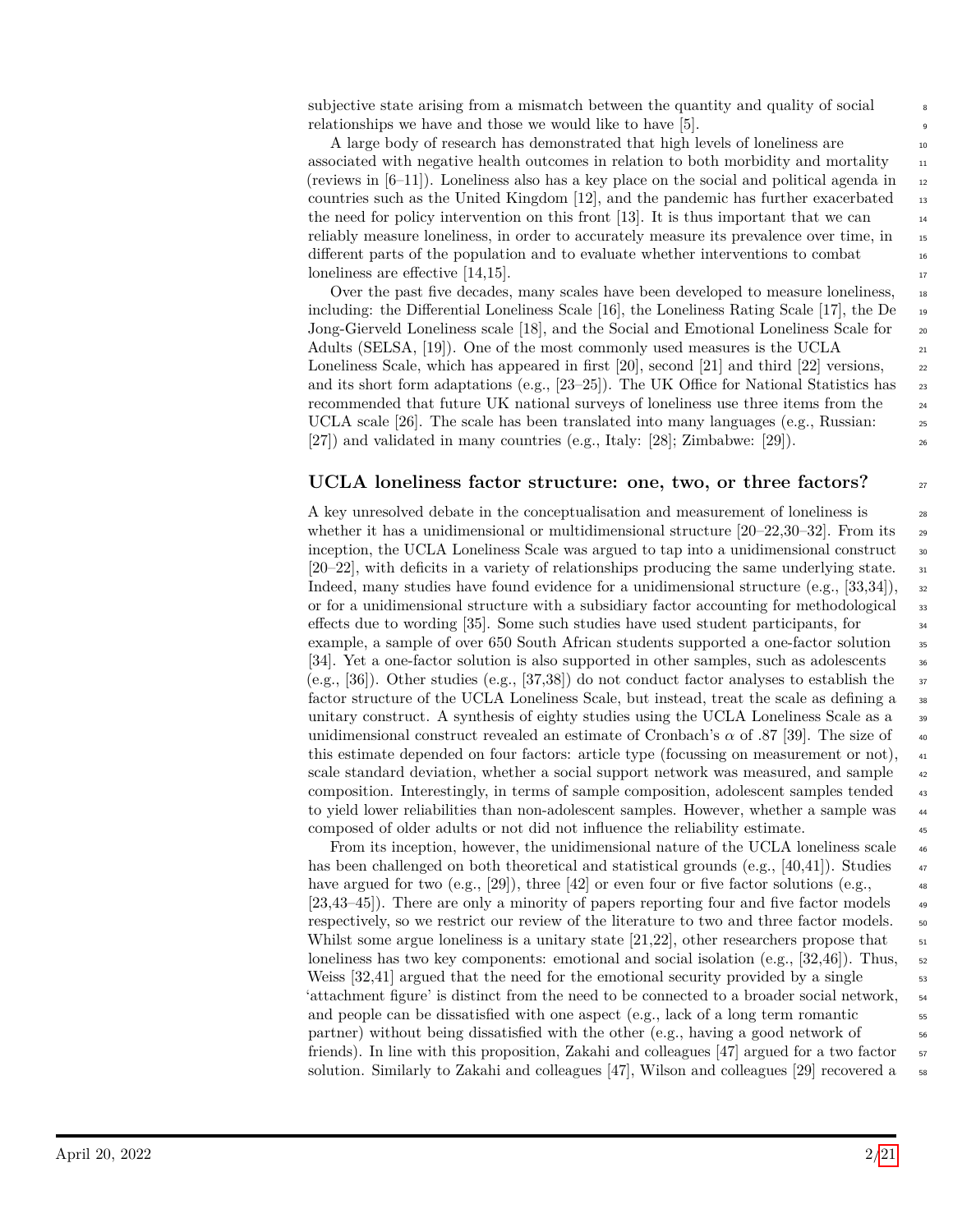two-dimensional factor structure in a sample from Zimbabwe. These two factors were  $\frac{59}{2}$ labelled as "social other" and "intimate other." However, Knight and colleagues [48],  $\qquad \circ$ while recovering a similar factor structure, attributed this to the framing of items as  $\frac{61}{100}$ positive or negative. Accordingly, Russell [22] revised the scale (UCLA Loneliness Scale 62 Version 3) and suggested a two-dimensional structure. Using this Version 3 of the 63 UCLA Scale, some studies have found support for the two-factor structure. For 64 example, Ausín and colleagues  $[49]$  found support for a two-factor model in a large  $\overline{6}$ sample  $(n > 400)$  of adults aged 65 or over.

However, other research has argued for a three-factor structure for the UCLA  $\frac{67}{67}$ loneliness scale (e.g., [42,50,51]). One such three-factor structure is Russell's model [22],  $\epsilon$ which allocates all items to one factor, and then additionally allocates each item to 69 either a "negative items" factor or to a "positive items" factor. This structure has been  $\pi$ supported using confirmatory factor analyses in relation to the UCLA Scale Version  $3\pi$ [22] in two Turkish samples [52], and in a sample of 300 healthy Iranian adults [53].  $\frac{1}{22}$ Similarly, a sample of over 500 respondents from Argentina  $[54]$  supported this model  $\frac{73}{2}$ using the second version of the UCLA [21]. Given the range of studies supporting the  $\frac{74}{4}$ Russell model [22] model, we attempt to fit this model to our data, below. Other  $\frac{75}{15}$ three-factor solutions have also been put forward in relation to the second and third  $\frac{76}{6}$ versions of the UCLA, and these more conventionally allocate each item to one factor  $\eta$ exclusively. These solutions include McWhirter et al.'s model [50] which named the  $\frac{78}{18}$ factors "Intimate Others," "Social Others," and "Affiliative Environment"; Boffo and <sup>79</sup> colleagues [28] who named the factors "Isolation," "Relational Connectedness," and  $\qquad$  80 "'Trait Loneliness"; and Sancho and colleagues who named the factors "Isolation," <sup>81</sup> "Trait Loneliness," and "Social Connectedness" [55]. Most notably, however, the work by <sup>82</sup> Hawkley and colleagues [40] argued for the following three factors: "Isolation," reflecting  $\frac{1}{33}$ feelings of rejection and aloneness; "Relational Connectedness," corresponding to <sup>84</sup> feelings of familiarity; and "Collective Connectedness," which deals with feelings of <sup>85</sup> group identification. This model has received support from large-sample studies,  $\frac{86}{100}$ including one of over  $1,400$  Irish adolescents [56], and another that relied on student  $\frac{87}{100}$ samples ( $n > 500$ ) [57]. Contrastingly, a study using participants from Indonesia, Germany, and the United States, did not find the three factor solution to be a good fit  $\bullet$ in absolute terms [31], although a three factor solution did perform slightly better than  $\sim$ a one or two factor solution. Given this range of support, we test this latter three-factor  $\frac{91}{21}$ model  $[40]$  in our analysis below, together with the unidimensional model as proposed  $\frac{92}{2}$ by Russell and colleagues  $[21,22]$ .

### **Gender differences** <sup>94</sup>

Research exploring gender differences in loneliness presents mixed findings, with some  $\frac{1}{95}$ research suggesting that women report more loneliness than men  $(e.g., [58,59])$ , some research indicating that men report more loneliness than women (e.g., [22,60–63]), and  $\frac{97}{97}$ yet other research not finding a robust gender difference (e.g.,  $[64]$ ). In addition, much  $\frac{98}{98}$ of this research has tended to rely on scales with a unidimensional approach to <sup>99</sup> loneliness, rather than a multidimensional approach (but see  $[65]$ ). It is important to  $\frac{1000}{2000}$ establish that the scales used yield the same factorial structure for men and women to  $_{101}$ enable us to make valid comparisons between men's and women's experiences of  $_{102}$ loneliness. Such testing across genders is regularly carried out in connection with the 103 development of psychometric instruments [66,67]. Researchers have previously tested 104 the measurement invariance across genders of various loneliness scales, such as the De  $_{105}$ Jong Gierveld loneliness scale [68] and the Loneliness and Aloneness Scale for Children <sup>106</sup> and Adolescents [69]. Similarly, some studies have examined whether the UCLA  $_{107}$ Loneliness Scale has the same structure across men and women. Allen and colleagues 108 used a short 7-item version of the UCLA Loneliness Scale [70] and found support for a <sup>109</sup>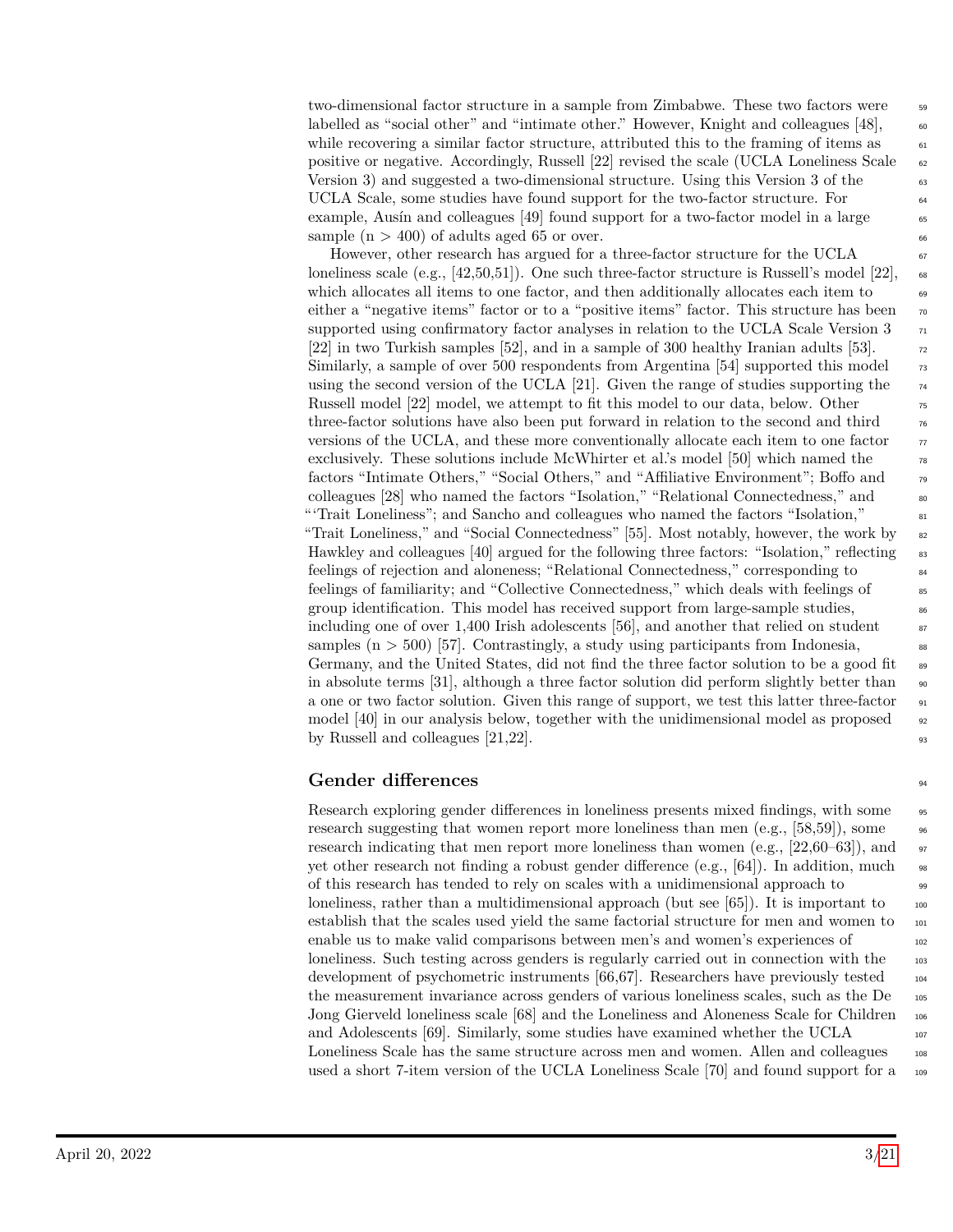unidimensional structure, which did not meaningfully differ between men and women. <sup>110</sup> Hawkley and colleagues found support for a three-factor structure in both genders [40],  $_{111}$ using the 1980 [21] version of the UCLA. Finally, a study that was based on a sample of  $_{112}$ over 1,000 teachers in Canada and that used the second version of the full 20-item <sup>113</sup> UCLA scale found support for a three-factor structure that was invariant between men  $_{114}$ and women [71]. To our knowledge, however, measurement invariance based on gender 115 has not been established in a representative sample of the population, nor in a sample 116 of older adults for the UCLA Version 3.

Our research contributes to the literature by examining measurement invariance of <sup>118</sup> the UCLA Version 3 loneliness scale [22] in two separate samples: a UK-based adult online sample where participant age and gender were nationally representative (Sample <sup>120</sup> 1), and an online sample of UK-based older adults (Sample 2). We examine one, two <sup>121</sup> and three factor models via confirmatory factor analyses, and examine if we can 122 establish whether this factorial structure is equivalent in men and women across our two 123 different samples. 124

# **Methods** <sup>125</sup>

Both studies were advertised on [Prolific,](https://prolic.co) a crowd sourcing website for scientific studies 126 [72]. In a comparison of online platforms for recruiting participants, participants from <sup>127</sup> Prolific failed fewer attention checks, showed lower levels of dishonest behaviour and 128 were more naive in relation to common psychological research materials, as compared to  $_{129}$ participants from Amazon MTurk [73]. Potential participants are recruited to Prolific <sup>130</sup> primarily via word-of-mouth (including on social media), following an original <sup>131</sup> recruitment drive when Prolific was founded in 2014, which recruited via social media, 132 flyer distribution at university campuses, and a paid refer-a-friend scheme [74]. Once 133 signed up to the Profiific platform, participants have the opportunity to take part in  $_{134}$ research in exchange for monetary payment.

# **Sample 1 (nationally representative adults)** 136

We used the Prolific settings to request a sample of 500 UK-based adults whose age and  $_{137}$ gender were nationally representative. We obtained 498 complete responses 138 (self-reported gender: 257 women, 236 men, 2 neither, 3 non-disclosures). Three <sup>139</sup> participants did not provide their age, but for the remaining participants, the ages <sup>140</sup> ranged from 19 to 82 years  $(M = 49.15, SD = 15.53)$ . 289 out of 498 participants  $_{141}$ indicated that they had completed at least a Bachelor level degree. Participants who <sup>142</sup> did not report their gender as male or female were excluded from the further analyses, 143 given that we wished to examine measurement equivalence between men and women. <sup>144</sup> One participant did not complete all items and was excluded from the Structural <sup>145</sup> Equation Models (SEM). Thus, the final sample consisted of 492 participants. <sup>146</sup> Participants were paid £3.35 for completing the survey.  $147$ 

# **Sample 2 (older adults)** 148

We used the Prolific settings to request a sample of UK-based adults aged 65 years old  $_{149}$ or older. 290 participants (179 women and 111 men) completed the survey. One participant did not report their age, and one reported an improbable value  $(66.123)$ . As  $_{151}$ we did not include age as a factor in any of the analysis, these two participants were  $_{152}$ retained in the final sample. For the participants who provided their ages, the range 153 was from 64 to 86 years ( $M = 69.04$ ,  $SD = 3.88$ ). 146 out of 290 participants indicated 154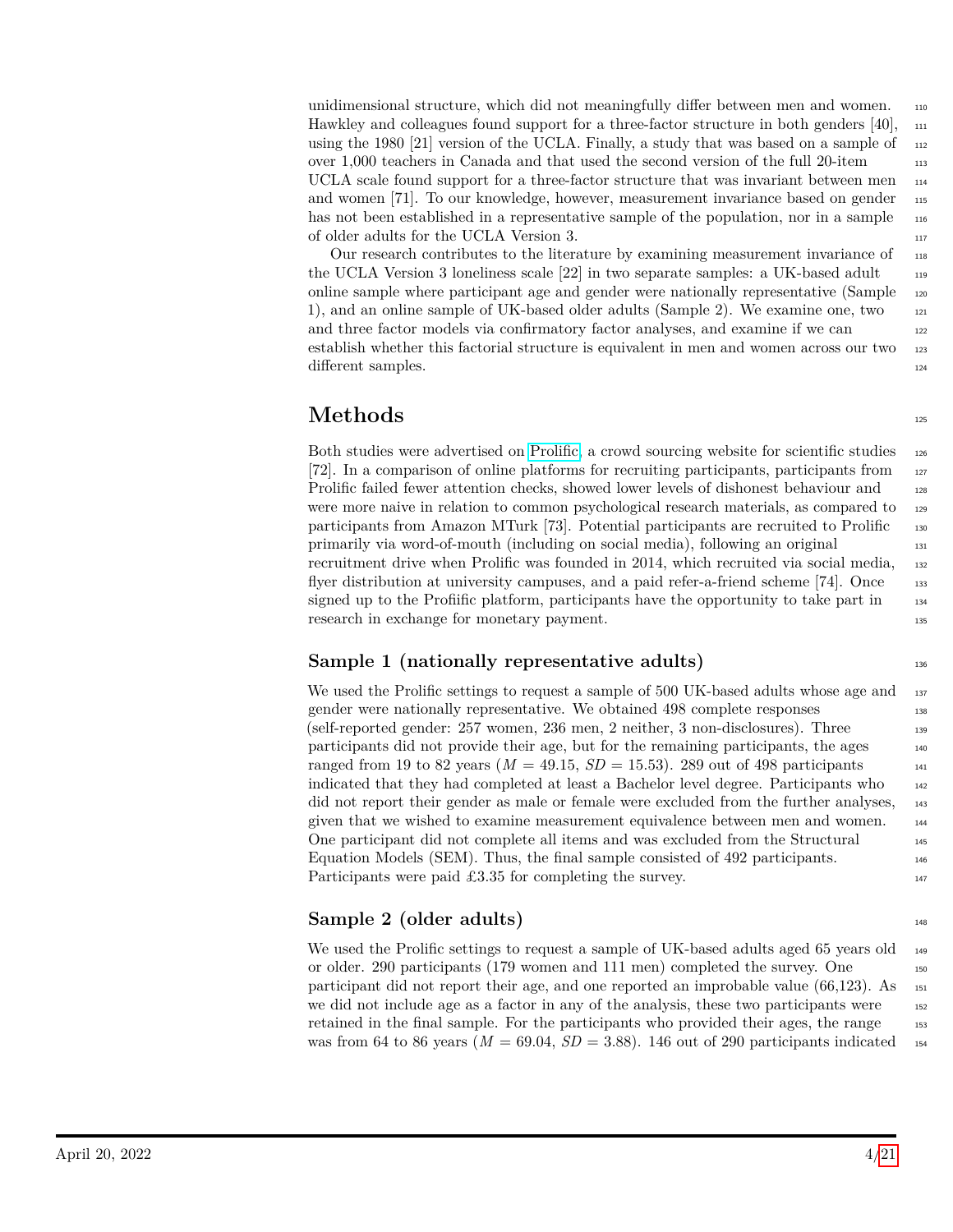that they had completed at least a Bachelor level degree. Participants were paid  $\pounds 2$  for 155 completing the survey.

### **Procedure** the state of  $\frac{157}{157}$

For Sample 1 (nationally representative adults), the UCLA Loneliness Scale was 158 administered as part of a larger online egocentric social network study [75,76]. The full 159 study protocol was preregistered on the [Open Science Framework \(OSF\).](https://osf.io/4jgtk/) In Sample 2 <sup>160</sup> (older adults) the UCLA Loneliness Scale was collected as part of a larger study where <sup>161</sup> participants completed multiple scales on health, psychological well-being, and <sup>162</sup> friendships. The protocol is registered on the [OSF.](https://osf.io/5f2ph/) Both studies were approved by the <sup>163</sup> Northumbria University Psychology Department Ethics Committee, and participants <sup>164</sup> recorded their consent within the online survey.

### $\mathbf{Materials} \longrightarrow \mathbf{1}_{166}$

### **Loneliness** 167

In both studies, participants completed the UCLA Loneliness Scale Version 3 [22]. This <sup>168</sup> scale contains 20 items, where 11 of these refer to positively valenced feelings such as  $_{169}$ feeling part of a group of friends, and 9 of these refer to negatively valenced feelings  $170$ such as feeling left out, and are conventionally reverse-scored. Participants are asked to  $\frac{171}{171}$ respond on a 4-point scale, anchored at  $1 =$  Never and  $4 =$  Always. In version 2 of the 172 UCLA Loneliness Scale [21] a different endpoint was used  $(4 = \text{Often})$ . It is unclear why  $\frac{173}{173}$ this change happened, and correspondingly some papers have used the older anchor  $174$ (e.g., [56,71]). In our study, Sample 1 used the version 2 anchors (never  $/$  often) from  $175$ [21], and Sample 2 used the version 3 anchors (never / always) from [22]. The negatively  $\frac{176}{176}$ valenced items were not reverse-scored for SEM, as this is not necessary. This just  $177$ implies that there will be negative correlations between a negatively valenced factor and <sup>178</sup> (an)other factor(s) in two and three factor solutions, rather than a positive one (if we  $179$ had reverse-scored). 180

### **Data analysis** 181

Our analyses consist of Confirmatory Factor Analyses (CFA) and group invariance <sup>182</sup> testing [77]. While there is an active debate about sample sizes in CFA and the use of  $\frac{183}{183}$ heuristics to determine sample sizes (e.g.,  $[78,79]$ ), we note that our sample exceeds a  $_{184}$ common heuristic of  $N = 200$  (e.g., [80]), and is in line with other studies (e.g., [53]). 185 All the analyses were conducted in R 4.0.2 [81] and various R packages (e.g.,  $[82-84]$ ). 186 Among these packages, we used 'lavaan' [85] to perform CFA, following the one-factor 187 solution proposed by  $[22]$ , the two-factor solution proposed by  $[29]$ , and the three-factor 188 solution proposed by [40] (see Table 1 and [56]). We also attempted Russell's  $[22]$ 's  $\qquad$ bifactor model (as supported by  $[52–54]$  - see Introduction), where all items load on to a  $_{190}$ general loneliness factor, and in addition each item is allocated to a "positive items" or <sup>191</sup> a "negative items" factor, but this did not give rise to a reliable solution, and is not  $_{192}$ discussed further in this paper. Next, we examined measurement invariance [67,86–88]. <sup>193</sup> The [Open Science Framework](https://osf.io/3puht/) provides free public access to all data, code, and analyses, <sup>194</sup> as well as further analyses and fit metrics not reported in text (e.g., Standardized Root <sup>195</sup> Mean Square Residual, SRMR). 196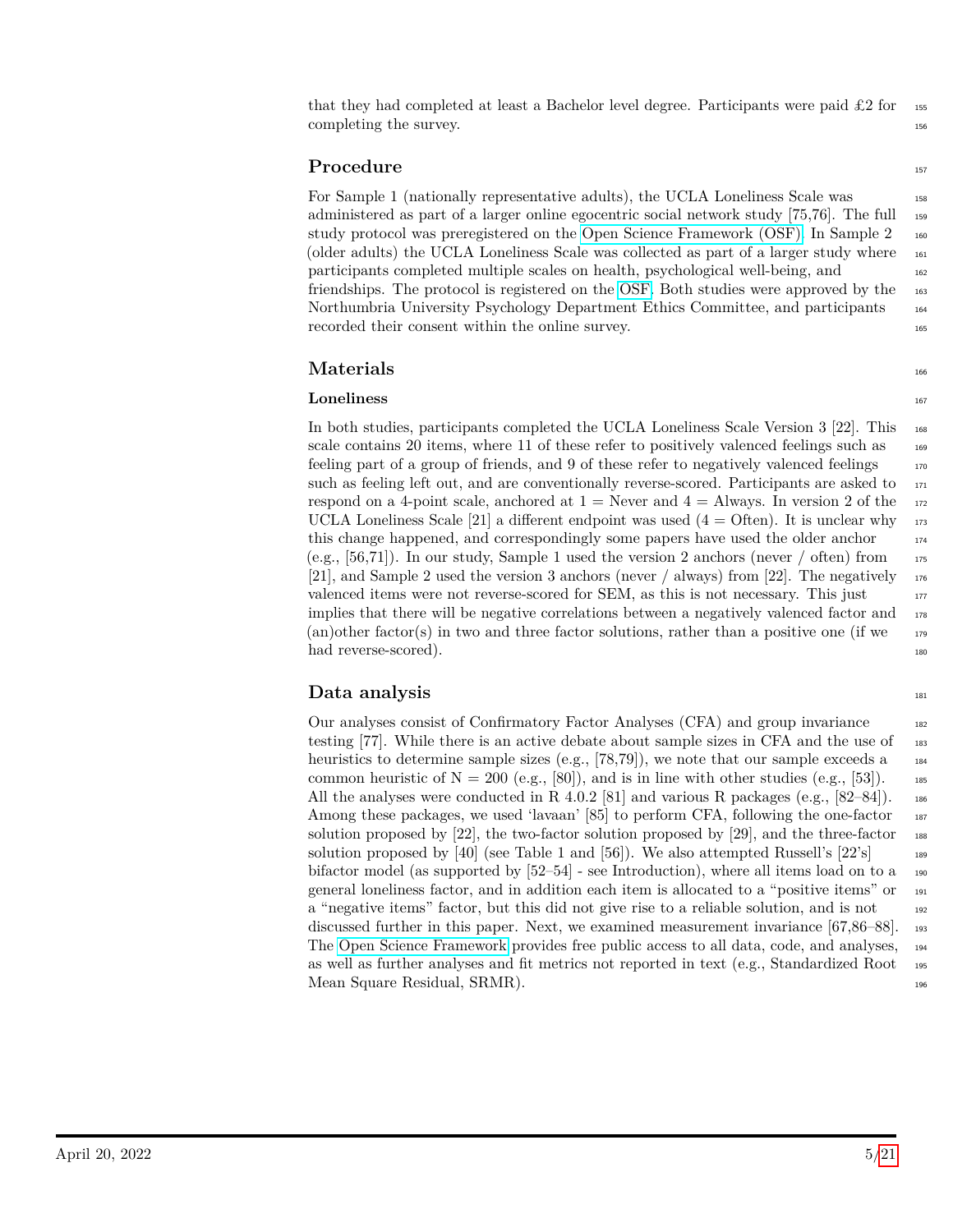# **Results**

# **Descriptive statistics**

Tables 1 and 2 show the descriptive statistics for all items for Sample 1 (nationally 199 representative adults) and Sample 2 (older adults), respectively. These are the raw <sup>200</sup> scores, i.e. not reverse-scored. 201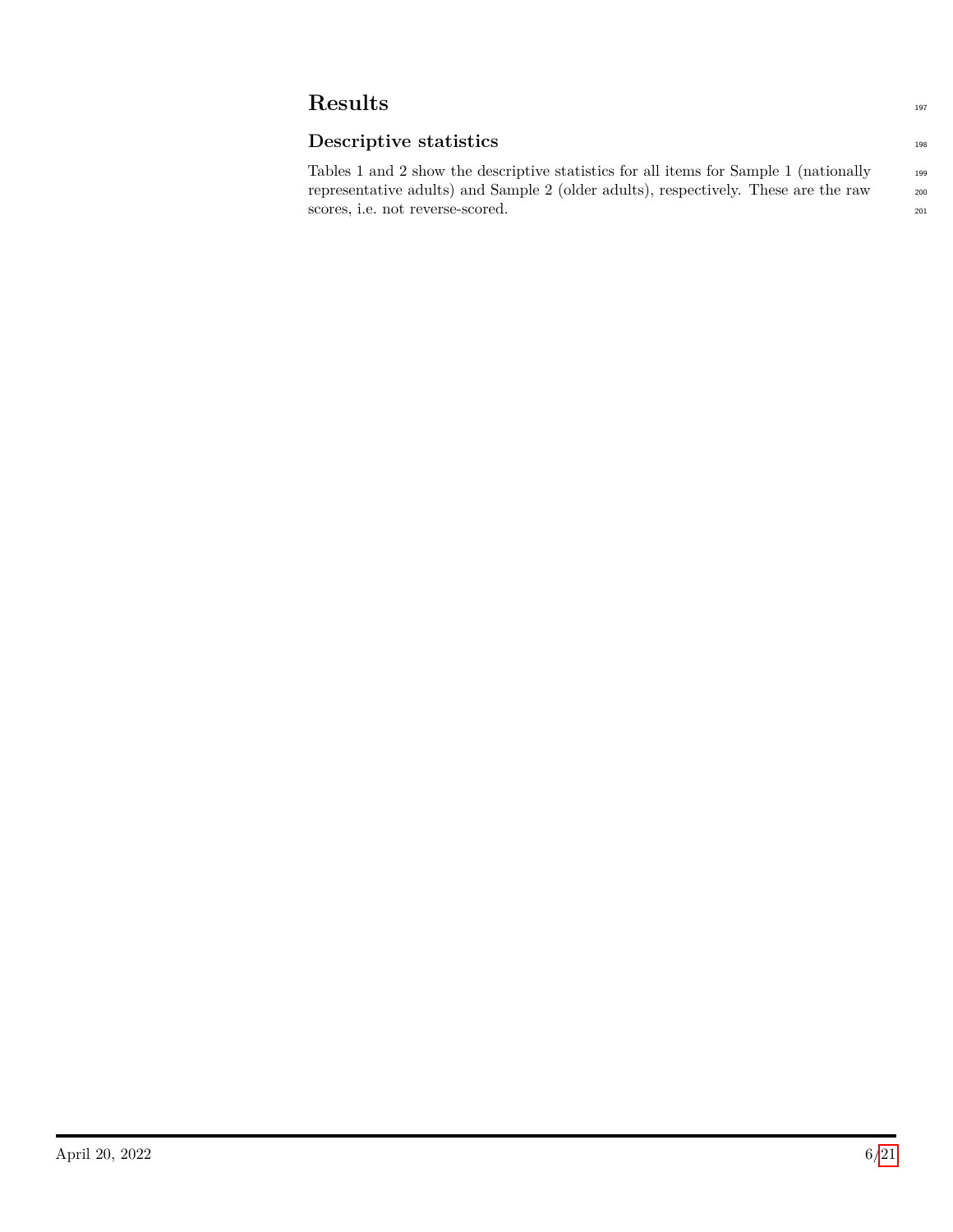| Item                                                         | Mean  | <b>SD</b> |
|--------------------------------------------------------------|-------|-----------|
| 1. I feel in tune with the people around me.                 | 3.051 | 0.584     |
| 2. I lack companionship.                                     | 2.413 | 0.853     |
| 3. There is no one I can turn to.                            | 2.172 | 0.931     |
| 4. I do not feel alone.                                      | 2.363 | 0.848     |
| 5. I feel part of a group of friends.                        | 2.807 | 0.827     |
| 6. I have a lot in common with the people around me.         | 2.830 | 0.656     |
| 7. I am no longer close to anyone.                           | 2.331 | 0.938     |
| 8. My interests and ideas are not shared by those around me. | 2.552 | 0.801     |
| 9. I am an outgoing person.                                  | 2.947 | 0.739     |
| 10. There are people I feel close to.                        | 2.933 | 0.676     |
| 11. I feel left out.                                         | 2.446 | 0.788     |
| 12. My social relationships are superficial.                 | 2.394 | 0.816     |
| 13. No one really knows me well.                             | 2.643 | 0.889     |
| 14. I feel isolated from others.                             | 2.420 | 0.867     |
| 15. I can find companionship when I want it.                 | 3.034 | 0.858     |
|                                                              |       |           |

**Table 1.** Descriptive statistics of questionnaire items (1-4 scale) (Russell, 1996), Sample 1 (nationally representative adults,  $n = 492$ ).

When using the scale as a unitary construct, the Cronbach  $\alpha$ s for the respective  $\alpha$ samples were .95 (Sample 1, nationally representative adults,  $M = 2.26$ ,  $SD = 0.56$ ) and 203  $.94$  (Sample 2, older adults,  $M = 2.02$ ,  $SD = 0.60$ ).

16. There are people who really understand me. 2.872 0.764 17. I am unhappy being so withdrawn. 2.653 0.857 18. People are around me but not with me. 2.677 0.724 19. There are people I can talk to. 3.203 0.793 20. There are people I can turn to. 3.185 0.834

### **Sample 1 (nationally representative adults): Confirmatory 205 Factor Analyses.** <sup>206</sup>

Fit indices indicated that a model with three factors proved the best fit (Comparative 207 Fit Index, CFI = .883, Tucker-Lewis Index, TLI = .866, Root Mean Square Error of  $_{208}$ Approximation, RMSEA = .095). A single factor model proved to be a substantially  $_{209}$ worse fit to the data (CFI = .804, TLI = .781, RMSEA = .121), as did a two factor  $\qquad$  210 model (CFI = .849, TLI = .830, RMSEA = .107).

Measurement invariance modelling showed that the model that produced the lowest  $_{212}$  $RMSEA = .089$  ('Mean,' Model 5) was the one where the factor loadings, intercepts,  $_{213}$ residual variances and means were constrained to be equal across groups. There is some <sup>214</sup> loss of fit in terms of CFI moving from configural to mean invariance, but it falls within <sup>215</sup> the suggested  $-0.01$  change [89] or  $-0.02$  change [90]. We, therefore, conclude that the  $216$ factor means can be considered equal between groups: i.e. there are no measurable 217 mean differences between men and women as regards these three latent constructs. <sup>218</sup>

Figure 1 shows the resulting models for men and women. The labels are based on  $_{219}$ the model by Hawkley and colleagues [40]. The associations between the three latent  $\qquad$  220 constructs are also similar between men and women. <sup>221</sup>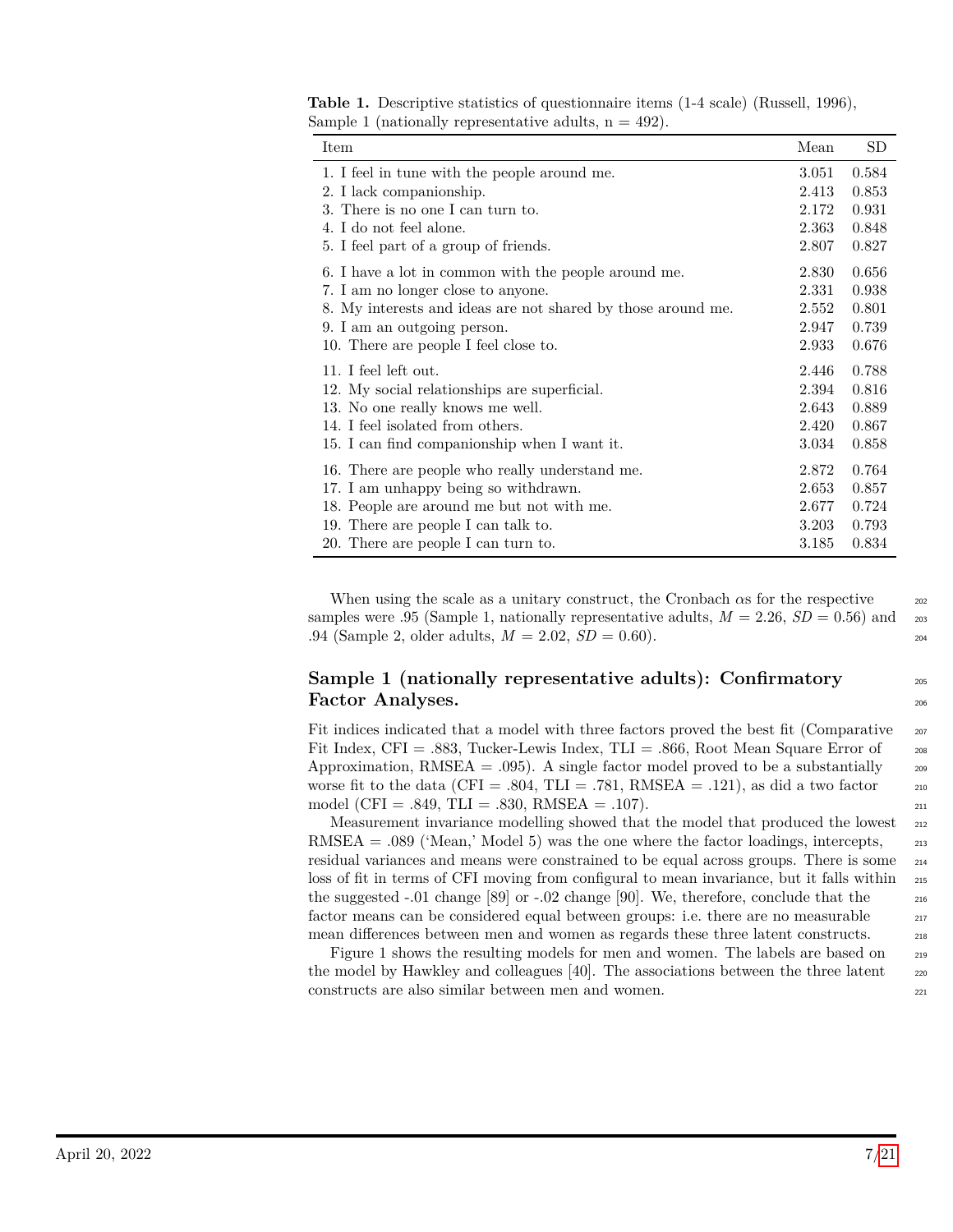**Table 2.** Descriptive statistics of questionnaire items (1-4 scale) (Russell, 1996), Sample 2 (older adults,  $n = 290$ ).

| Item                                                         | Mean  | SD    |
|--------------------------------------------------------------|-------|-------|
| 1. I feel in tune with the people around me.                 | 3.303 | 0.669 |
| 2. I lack companionship.                                     | 2.193 | 0.943 |
| 3. There is no one I can turn to.                            | 1.914 | 0.920 |
| 4. I do not feel alone.                                      | 2.090 | 0.926 |
| 5. I feel part of a group of friends.                        | 2.924 | 0.953 |
| 6. I have a lot in common with the people around me.         | 2.955 | 0.853 |
| 7. I am no longer close to anyone.                           | 1.821 | 0.935 |
| 8. My interests and ideas are not shared by those around me. | 2.400 | 0.887 |
| 9. I am an outgoing person.                                  | 3.266 | 0.764 |
| 10. There are people I feel close to.                        | 3.179 | 0.773 |
| 11. I feel left out.                                         | 2.186 | 0.868 |
| 12. My social relationships are superficial.                 | 2.117 | 0.880 |
| 13. No one really knows me well.                             | 2.293 | 0.930 |
| 14. I feel isolated from others.                             | 1.976 | 0.913 |
| 15. I can find companionship when I want it.                 | 3.079 | 0.943 |
| 16. There are people who really understand me.               | 2.990 | 0.886 |
| 17. I am unhappy being so withdrawn.                         | 2.355 | 0.989 |
| 18. People are around me but not with me.                    | 2.231 | 0.851 |
| 19. There are people I can talk to.                          | 3.300 | 0.817 |
| 20. There are people I can turn to.                          | 3.341 | 0.765 |

**Table 3.** Measurement invariance summary: Sample 1 (nationally representative adults,  $n = 492$ 

|            |        |     | $\Delta\chi^2$ | df | D     | CFI   | $\Delta\text{CFI}$ | RMSEA | $\Delta \text{RMSEA}$ | BІC     | ∆віс      |
|------------|--------|-----|----------------|----|-------|-------|--------------------|-------|-----------------------|---------|-----------|
| Configural | 1069.7 | 334 | NA             | NA | NA    | 0.883 | ΝA                 | 0.095 | NA                    | 18581.6 | NA        |
| Metric     | 1098.9 | 351 | 29.2           | 17 | 0.033 | 0.881 | 0.002              | 0.093 | 0.002                 | 18505.4 | 76.2      |
| Scalar     | 1129.7 | 368 | 30.9           |    | 0.021 | 0.878 | 0.002              | 0.092 | 0.001                 | 18430.9 | 74.5      |
| Residual   | 1150.6 | 388 | 20.9           | 20 | 0.406 | 0.878 | 0.000              | 0.089 | 0.002                 | 18327.8 | $103.1\,$ |
| Mean       | 1159.3 | 391 | 8.8            | 3  | 0.033 | 0.877 | 0.001              | 0.089 | 0.000                 | 18318.0 | 9.8       |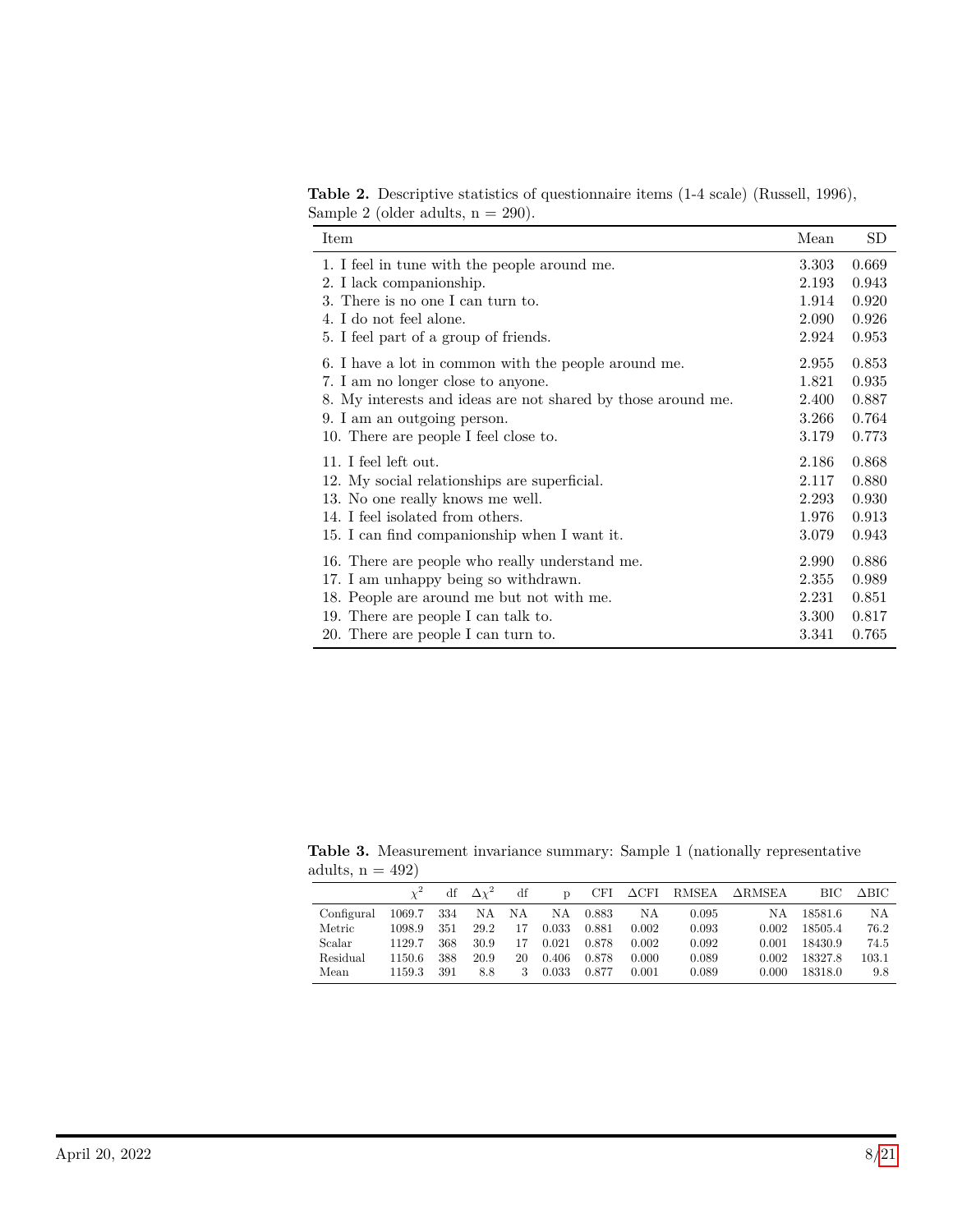

**Fig 1.** SEM Plots for men and women from Sample 1 (nationally representative adults). C\_R= Collective Relatedness; Isl= Isolation, R\_C= Relational Connectedness. Note: Single headed arrows: factor loadings, double-headed arrows: covariances or error variances associated with items.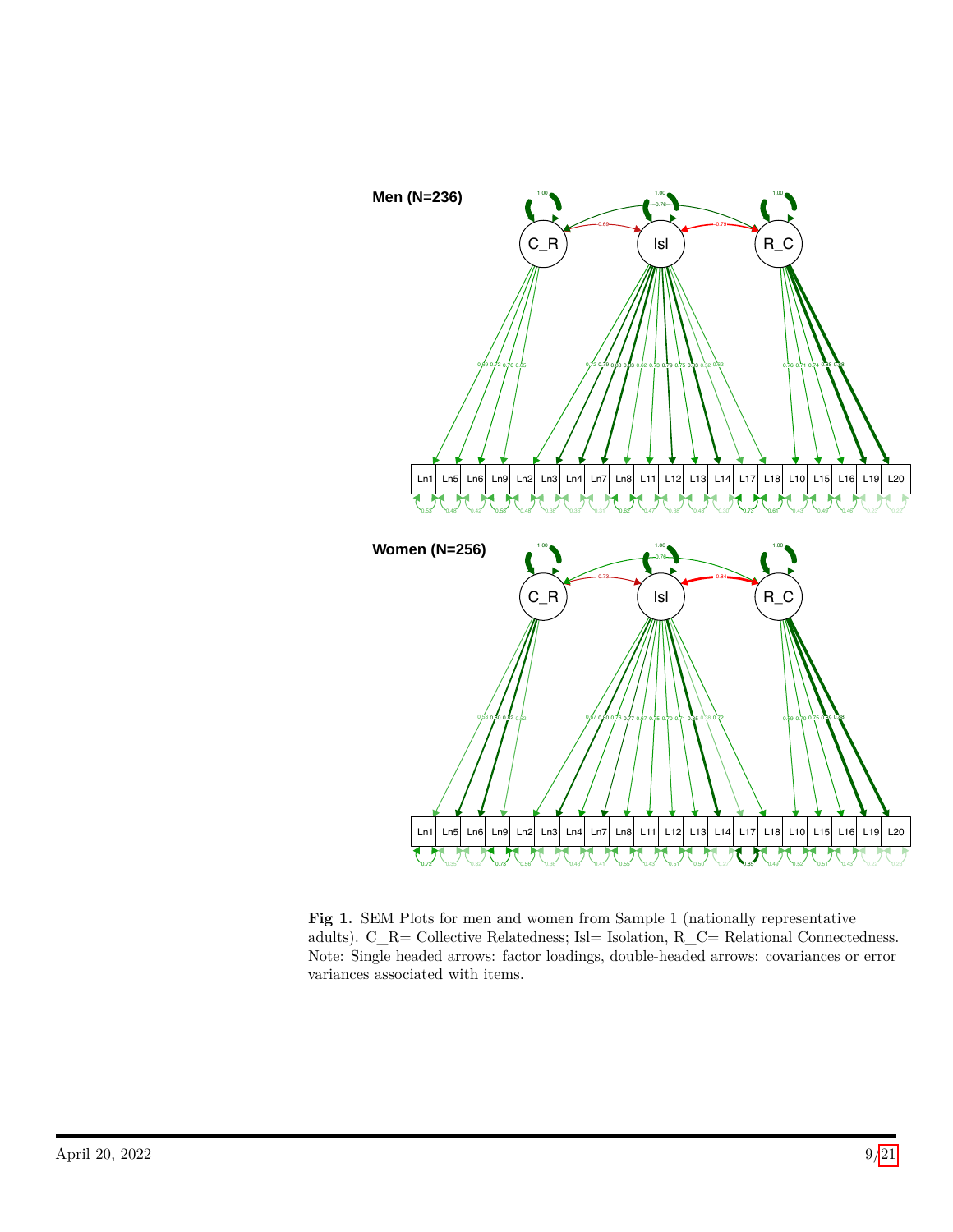**Table 4.** Measurement invariance summary: Sample 2 (older adults,  $n=290$ )

|            |       | df  | $\Delta v^2$ | df | $\mathbf{D}$ | CFI   | $\Delta\text{CFI}$ | RMSEA | $\Delta$ RMSEA | BІC     | $\Delta \text{BIC}$ |
|------------|-------|-----|--------------|----|--------------|-------|--------------------|-------|----------------|---------|---------------------|
| Configural | 814.3 | 334 | NA           | NA | NA           | 0.873 | NΑ                 | 0.100 | ΝA             | 12158.9 | NA                  |
| Metric     | 847.0 | 351 | 32.7         | 17 | 0.012        | 0.868 | 0.004              | 0.099 | 0.001          | 12095.2 | 63.7                |
| Scalar     | 869.0 | 368 | 22.0         | 17 | 0.184        | 0.867 | 0.001              | 0.097 | 0.002          | 12020.9 | 74.4                |
| Residual   | 906.0 | 388 | 36.9         | 20 | 0.012        | 0.863 | 0.004              | 0.096 | 0.001          | 11944.4 | 76.5                |
| Mean       | 908.0 | 391 | 2.0          | 3  | 0.571        | 0.863 | 0.000              | 0.095 | 0.000          | 11929.4 | 15.0                |

#### **Sample 2 (older adults): Confirmatory Factor Analyses.** 222

As in Sample 1, for Sample 2 fit indices indicated that a model with three factors 223 proved the best fit (CFI = .873, TLI = .855, RMSEA = .100). It outperformed a two  $_{224}$ factor model (CFI = .833, TLI = .812, RMSEA = .113), which itself outperformed a  $_{225}$ single factor model (CFI = .757, TLI = .729, RMSEA = .136).

Measurement invariance modelling showed that the model where the factor loadings,  $_{227}$ intercepts, residual variances and means are constrained to be equal across groups 228 produced the lowest  $RMSEA = .095$  ('Mean,' Model 5). There is some loss of fit in  $229$ terms of CFI moving from configural to mean invariance; it is close to the suggested -.01  $_{230}$ change  $[89]$ , but below the suggested  $-0.02$  change  $[90]$ . While the  $-0.02$  criterion is more  $\frac{231}{2}$ liberal, on the whole Table 4 leads us to conclude that the factor means can be  $_{232}$ considered equal between groups, i.e. there are no measurable differences between men  $_{233}$ and women on these three latent constructs. 234

Figure 2 shows the resulting models for men and women in Sample 2 (older adults). <sup>235</sup> The associations between the three constructs are also similar, as in Sample 1 236 (nationally representative adults). The only exception is that the association between <sup>237</sup> Collective Relatedness and Isolation is somewhat lower in men  $(r = .57)$  than in women  $(r = -74)$  but the 95% confidence intervals still comfortably overlap  $(-.73 \text{ to } -.41)$ and  $-83$  to  $-66$ , respectively).

# **Discussion** <sup>241</sup>

In this study, we investigated the factorial structure of the widely used UCLA Loneliness  $_{242}$ Scale for men and women in two different online samples: an adult UK sample that was  $_{243}$ nationally representative by age and gender, and a sample of UK older adults. In both <sup>244</sup> samples, a model with three factors proved the best fit. Authors have reported slightly <sub>245</sub> differing ways of allocating the 20 items of the UCLA Loneliness Scale (either the <sup>246</sup> second or third version) to a three-factor structure model, and such solutions have been  $_{247}$ reported in several studies, including large samples from Argentina, Iran, Ireland, Spain, <sup>248</sup> and Turkey ( $[52,55,56]$ , see Introduction; but see [31] for contrasting results). We did  $\frac{249}{2}$ not seek to test each of the slightly differing three-factor models in relation to our data  $_{250}$ to avoid over-fitting, but instead focussed on the popular Hawkley et al. [40] model  $_{251}$ (e.g., [56]). We also examined Russell's [22] bifactor structure composed of three factors, <sup>252</sup> but this model was not identified, see [OSF.](https://osf.io/3puht/) Our findings support the notion that the 253 UCLA Loneliness Scale reflects loneliness as a multidimensional rather than a 254 unidimensional structure, with three factors corresponding to Isolation (feelings of <sup>255</sup> aloneness and rejection), Relational Connectedness (feelings of familiarity, closeness and <sup>256</sup> support) and Collective Connectedness (feeling part of groups that provide a sense of  $\frac{257}{257}$ identity and belonging), as suggested by  $[40]$  and  $[56]$ .

Prolonged periods of loneliness are consistently associated with poorer health 259 outcomes [10], and as such tackling loneliness can be part of a country's political and <sup>260</sup> social agenda [91]. There are several different types of interventions to reduce loneliness  $_{261}$  $[14,15]$ , including social prescribing approaches which are designed to provide a  $262$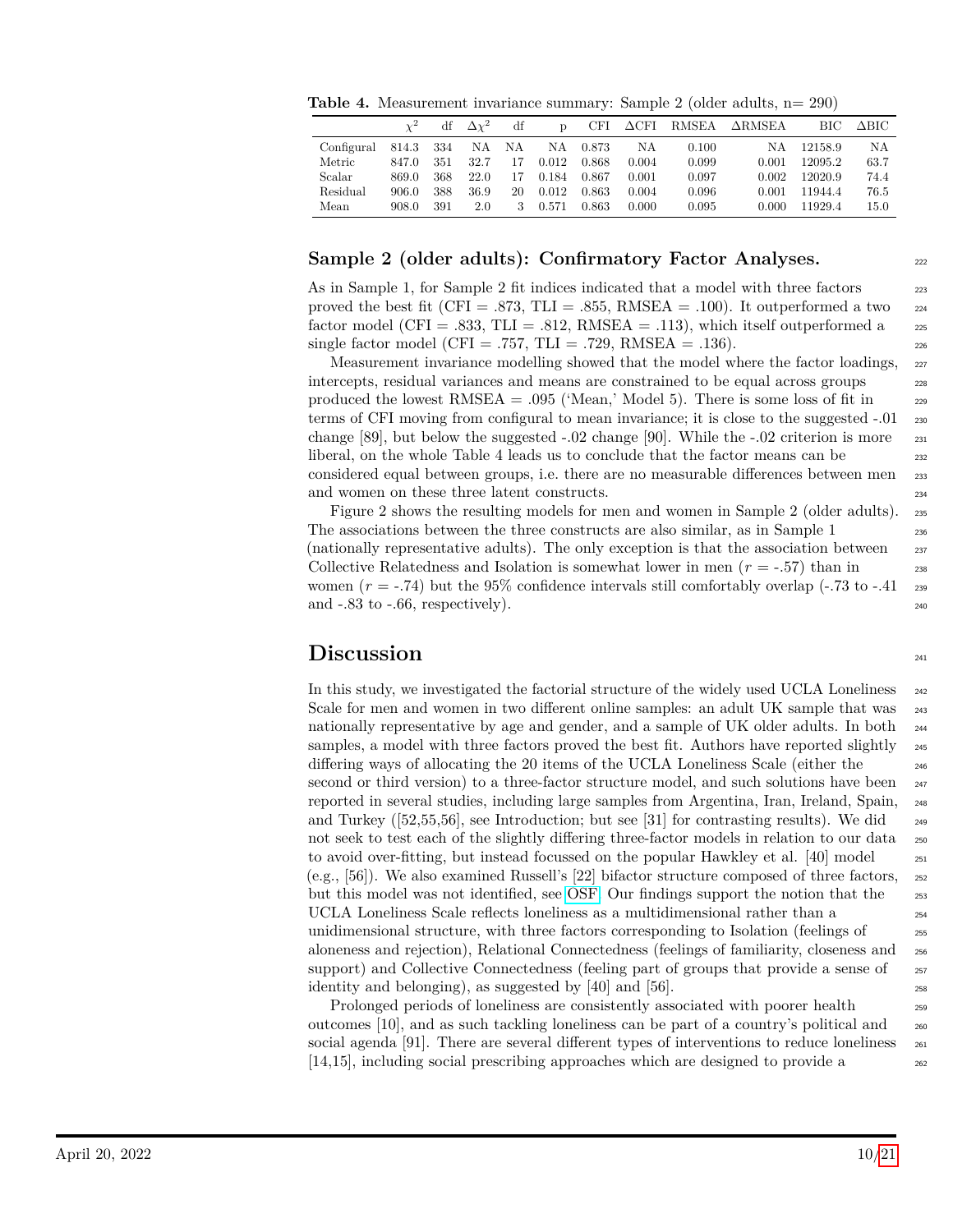

**Fig 2.** SEM Plots for men and women from Sample 2 (older adults). C\_R= Collective Relatedness; Isl= Isolation, R\_C= Relational Connectedness. Note: Single headed arrows: factor loadings, double-headed arrows: covariances or error variances associated with items.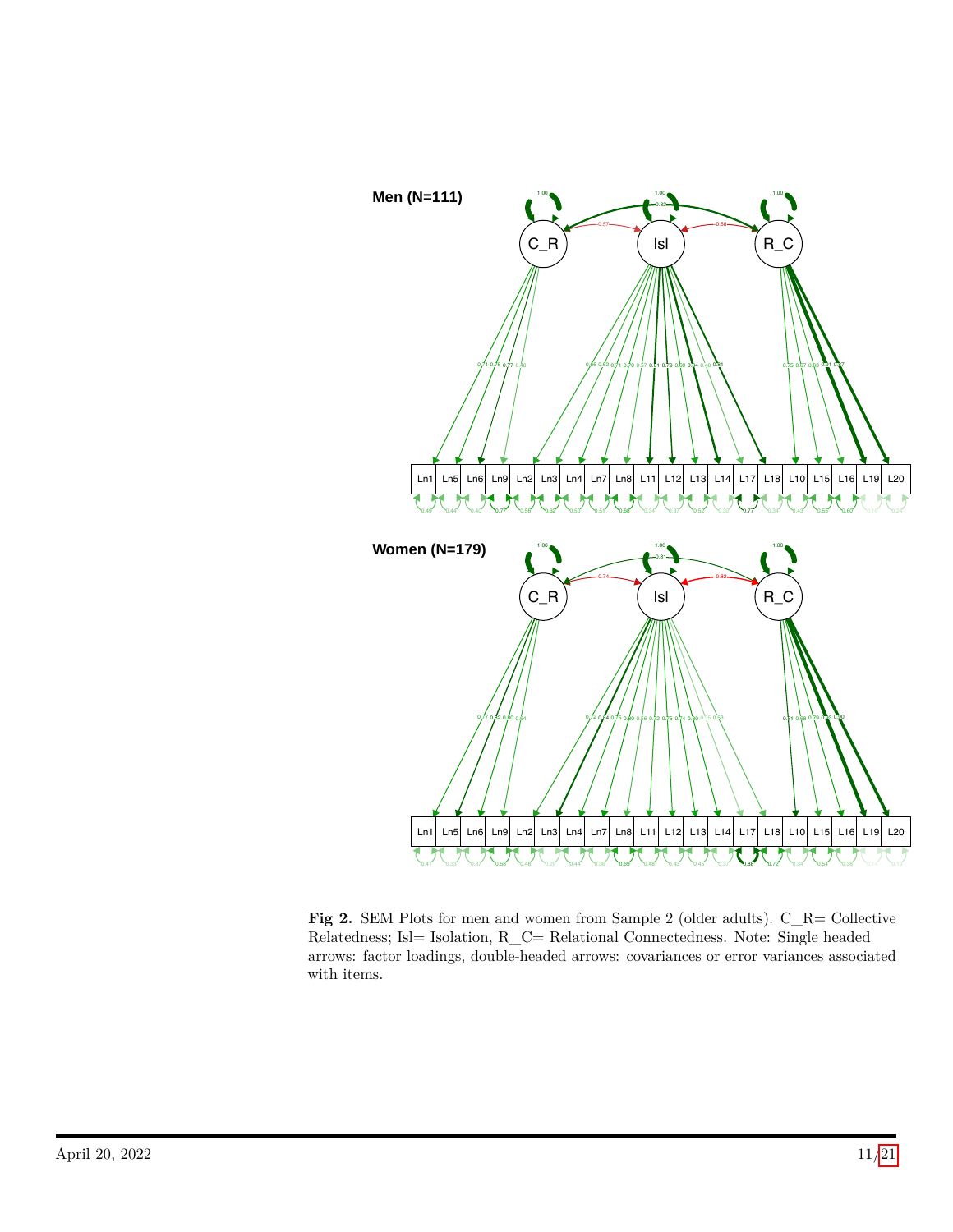non-medical referral option for General Practitioner doctors to improve health and 263 well-being  $[92]$ . In designing and evaluating these interventions, it is important to  $_{264}$ accurately measure the different facets of loneliness. For example, interventions that <sup>265</sup> promote membership of community groups [92] may be more effective in providing a <sup>266</sup> broader range of social connections (Collective Relatedness), as compared to <sup>267</sup> emotionally close relationships (Relational Connectedness). As many interventions use <sup>268</sup> the UCLA Loneliness Scale as an outcome measure [14,15], if treated as a unitary scale <sup>269</sup> this may miss these more subtle changes in different aspects of loneliness as a result of  $_{270}$ the intervention. Future work on loneliness should therefore consider treating the UCLA  $_{271}$ measure as a multidimensional measure, or use the other scales specifically designed to  $272$ measure the different facets of loneliness (e.g.,  $[93]$ ).

The multidimensional nature of loneliness might reflect its differing etiologies, manifestations, and consequences, and thus might in turn be reflected across different  $\frac{275}{275}$ questionnaire measures. As an example, the abbreviated Social and Emotional 276 Loneliness Scale for Adults (SELSA) is also reported to have a three-factor structure  $\frac{277}{277}$ [65]. Where the UCLA Loneliness Scale focuses perhaps more on the experience of <sup>278</sup> loneliness, the SELSA focuses on its sources, and as such its subscales separate 279 romantic, family, and social loneliness; for instance, an individual could have a strong  $_{280}$ relationship with a partner (romantic loneliness) and family (family loneliness), but not <sup>281</sup> a strong friendship group (social loneliness). Previous research has shown relationships  $_{282}$ between people's scores on the SELSA subscales and the UCLA [19,93,94], and we 283 might anticipate further that the scores on the three UCLA factors would differentially  $_{284}$ predict scores on the SELSA subscales. For instance, we might predict particular 285 overlap between the SELSA's "social loneliness" and the UCLA's "Collective <sup>286</sup> Connectedness," which incorporates items such as feeling part of a group of friends and <sub>287</sub> feeling like you have a lot in common with the people around you. That is, loneliness, or <sup>288</sup> the lack thereof, may depend on having both close and affiliative ties [32].

In addition to examining the overall factor structure of the UCLA scale, we also  $_{290}$ examined measurement invariance based on gender. We found support for the 'means' <sup>291</sup> model in our analysis. This suggests that there are no meaningful differences between <sub>292</sub> men and women in any of the three constructs. Now that we have established that the 293 UCLA yields the same factorial structure for men and women, this enables researchers  $_{294}$ to make valid comparisons between men's and women's experiences of loneliness. <sup>295</sup> Similarly, we note that the factor loadings, correlations, fit indices, and structure are  $_{296}$ similar across our two samples (nationally representative adults, and older adults), in <sub>297</sub>  $\lim_{298}$  with [39].

Our samples were sourced from adults in the United Kingdom, and relied upon <sup>299</sup> people who were enrolled on Prolific, a crowd-sourcing website for scientific studies. 300 Thus, although our 'nationally representative' sample in Study 1 was representative in <sup>301</sup> terms of age and gender, we would not expect them to be fully nationally representative  $\frac{302}{20}$ of the United Kingdom, nor of course of other countries. Equally, adults aged 65 years <sup>303</sup> old or older are less likely than other age groups to use the internet [95], and yet our  $\frac{304}{4}$ 'older adults' sample all necessarily used the internet in order to access Prolific. It is <sup>305</sup> important to be wary of assuming invariance in psychological variables across all <sup>306</sup> countries and cultures  $[96,97]$ . Having said this, we do not have serious concerns that  $\frac{307}{207}$ our findings would be, prima facie, non-replicable in other samples. This is in part <sup>308</sup> because other researchers report similar findings on the factor structure of the UCLA <sup>309</sup> Loneliness scale in countries outside the UK (e.g., [52,55,56], but see [31]), and in part  $\frac{1}{310}$ because of the affiliative and sociality requirements that are part of human nature  $[3]$ ,  $\frac{311}{2}$ and that are indeed seen in related species [98].  $312$ 

In conclusion, we find support for a multidimensional (three-factor) structure to the 313 UCLA Loneliness Scale, in a nationally-representative UK sample by age and gender,  $_{314}$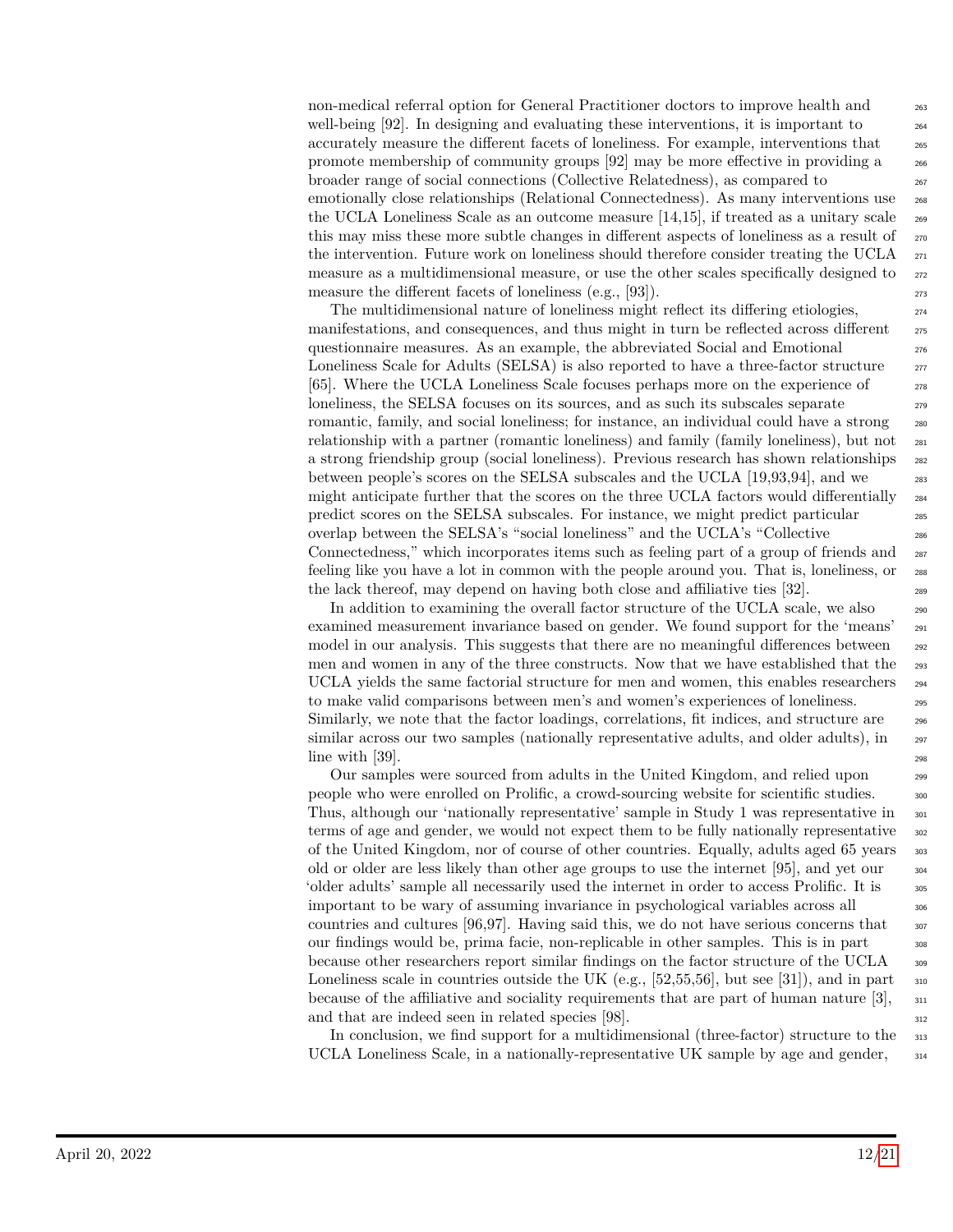and in a UK sample of older adults. This multidimensional structure is consistent with 315 previous research  $(e.g., [40,56])$ , and is in line with the differing etiologies of loneliness  $\frac{316}{2}$  $(e.g., [32])$ . We suggest that our findings are broadly generalisable to other samples  $\overline{317}$ given the inherent sociality of humans as a species, although of course this awaits  $\frac{318}{318}$ testing. We found no meaningful differences between men and women in any of the <sup>319</sup> three constructs, something which supports the usage of the UCLA Loneliness Scale to <sup>320</sup> compare men's and women's experiences of loneliness, and which may help us further  $\frac{321}{221}$ tackle this important predictor of individual wellbeing  $(e.g., [10])$ . Future studies of  $\overline{322}$ loneliness should consider treating the UCLA Loneliness Scale as a multidimensional  $\frac{323}{223}$ rather than unidimensional measure, or use other scales which are designed to measure  $324$ the different facets of loneliness  $(e.g., [93])$ .

# **Acknowledgments** 326

We thank the participants who took part in our studies and two anonymous reviewers 327 for feedback which helped to improve the manuscript.  $\frac{328}{20}$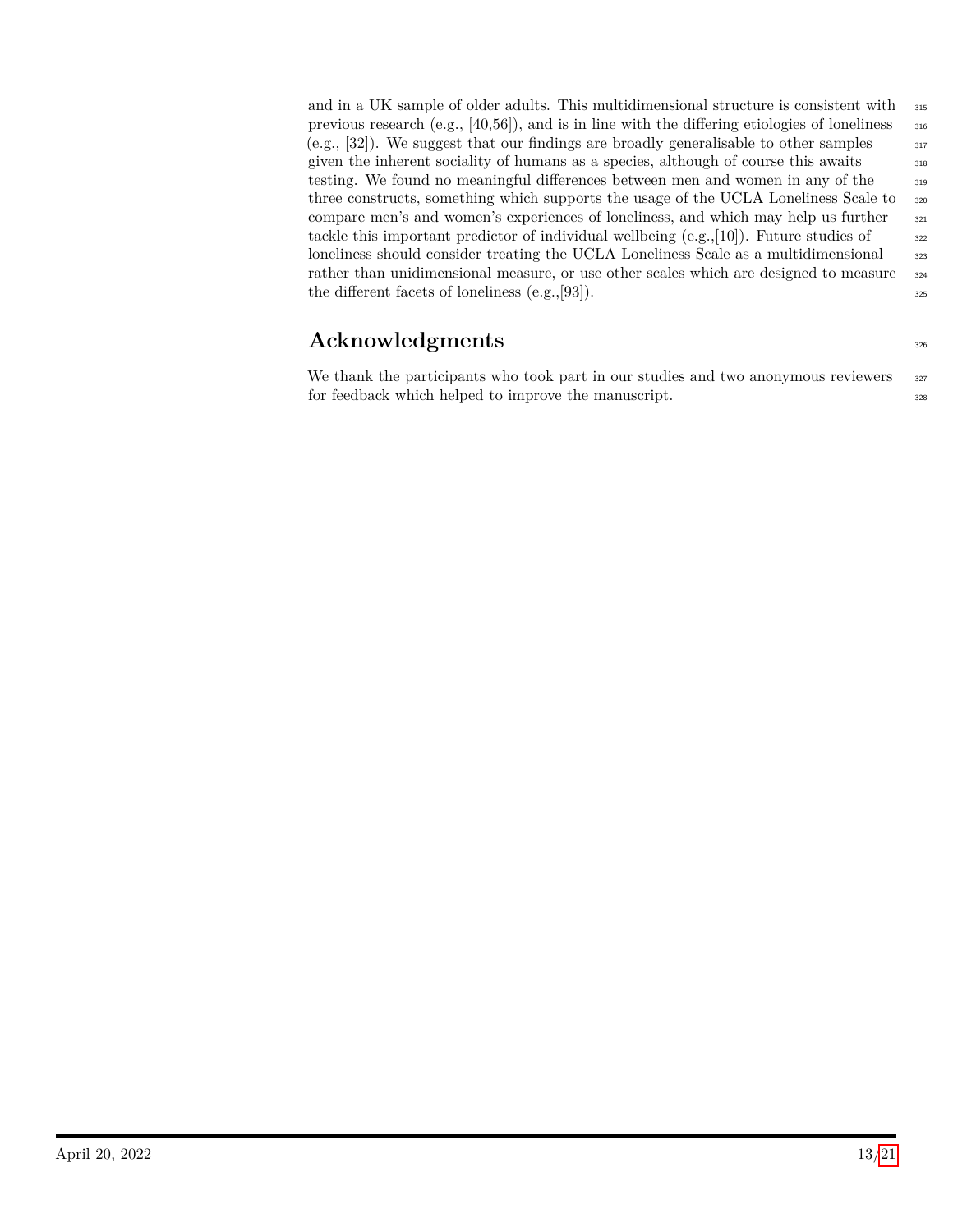# **References** <sup>329</sup>

 $1.$  330 Cacioppo JT, Hughes ME, Waite LJ, Hawkley LC, Thisted RA. Loneliness as a specific risk factor for depressive symptoms: Cross-sectional and longitudinal analyses. Psychol Aging. 2006;21: 140.

 $2.$  333 Dunbar RIM. The social brain hypothesis. Evol Anthropol. 1998;6: 178–190. doi[:10.1002/\(SICI\)1520-6505\(1998\)6:5<178::AID-EVAN5>3.0.CO;2-8](https://doi.org/10.1002/(SICI)1520-6505(1998)6:5%3C178::AID-EVAN5%3E3.0.CO;2-8)

#### $3.3$

Baumeister RF, Leary MR. The need to belong: Desire for interpersonal attachments as a fundamental human motivation. Psych Bull. 1995;117: 497–529. doi[:10.1037/0033-2909.117.3.497](https://doi.org/10.1037/0033-2909.117.3.497)

#### $4.$

Heinrich LM, Gullone E. The clinical significance of loneliness: A literature review. Clin Psychol Rev. 2006;26: 695–718. doi[:10.1016/j.cpr.2006.04.002](https://doi.org/10.1016/j.cpr.2006.04.002)

### $5.$   $342$

Perlman D, Peplau LA. Toward a social psychology of loneliness. In: Duck S, Gilmour R, editors. Personal relationships in disorder. London, UK: Academic Press; 1981. pp. 31–56.

#### $\sim$  345

Cacioppo JT, Hawkley LC, Crawford LE, Ernst JM, Burleson MH, Kowalewski RB, et al. Loneliness and Health: Potential Mechanisms. Psychosom Med. 2002;64: 407–417.

#### $7.$

Holt-Lunstad J, Smith TB, Layton JB. Social relationships and mortality risk: A meta-analytic review. PLoS Med. 2010;7: e1000316. doi[:10.1371/jour](https://doi.org/10.1371/journal.pmed.1000316)[nal.pmed.1000316](https://doi.org/10.1371/journal.pmed.1000316)

#### $8.$  351

Hawkley LC, Cacioppo JT. Loneliness matters: A theoretical and empirical review of consequences and mechanisms. Ann Behav Med. 2010;40: 218–227. doi[:10.1007/s12160-010-9210-8](https://doi.org/10.1007/s12160-010-9210-8)

### $9.$   $3^{54}$

Park C, Majeed A, Gill H, Tamura J, Ho RC, Mansur RB, et al. The effect of loneliness on distinct health outcomes: A comprehensive review and meta-analysis. Psychiatry Res. 2020;294: 113514. doi[:10.1016/j.psychres.2020.113514](https://doi.org/10.1016/j.psychres.2020.113514)

### $10.$   $357$

Rico-Uribe LA, Caballero FF, Mart́in-Maŕia N, Cabello M, Ayuso-Mateos JL, Miret M. Association of loneliness with all-cause mortality: A meta-analysis. PLoS One. 2018;13: e0190033. doi[:10.1371/journal.pone.0190033](https://doi.org/10.1371/journal.pone.0190033)

### $11.$   $360$

Steptoe A, Shankar A, Demakakos P, Wardle J. Social isolation, loneliness, and all-cause mortality in older men and women. Proc Natl Acad Sci U S A. 2013;110: 5797–5801. doi[:10.1073/pnas.1219686110](https://doi.org/10.1073/pnas.1219686110)

### $12.$   $363$

Department for Digital, Culture, Media & Sport and Office for Civil Society. Government's work on tackling loneliness. https://www.gov.uk/government/collections/governments-work-on-tackling-loneliness; 2020.

 $13.$   $366$ 

331

332

334 335

337

338

340 341

343

344

346

347

349

350

352

353

355

356

358

359

361

362

364

365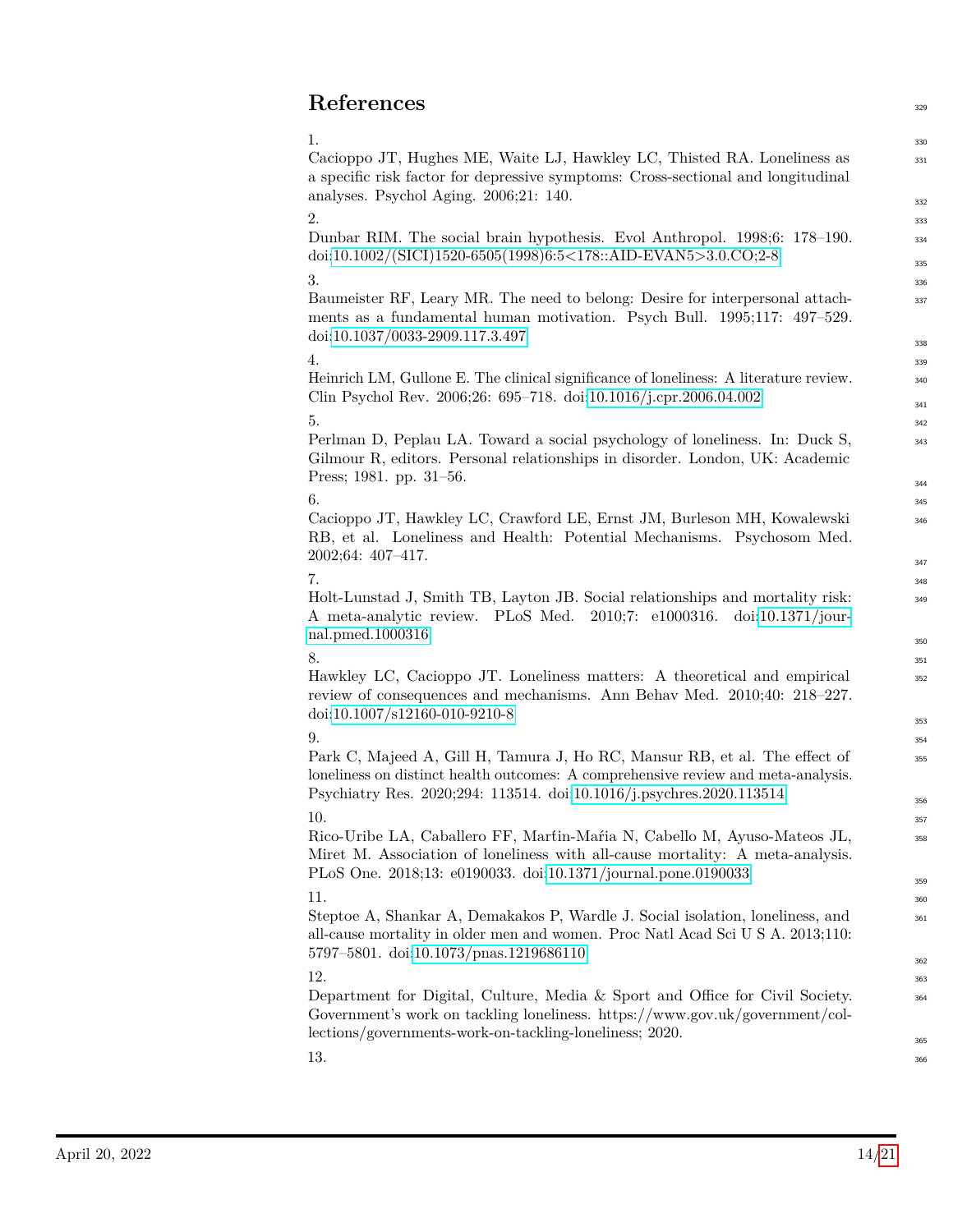| Groarke JM, Berry E, Graham-Wisener L, McKenna-Plumley PE, McGlinchey E,<br>Armour C. Loneliness in the UK during the COVID-19 pandemic: Cross-sectional<br>results from the COVID-19 Psychological Wellbeing Study. PLoS One. 2020;15:<br>1–18. doi:10.1371/journal.pone.0239698                             | 367<br>368 |
|---------------------------------------------------------------------------------------------------------------------------------------------------------------------------------------------------------------------------------------------------------------------------------------------------------------|------------|
| 14.                                                                                                                                                                                                                                                                                                           | 369        |
| Mann F, Bone JK, Lloyd-Evans B, Frerichs J, Pinfold V, Ma R, et al. A life less<br>lonely: The state of the art in interventions to reduce loneliness in people with<br>mental health problems. Soc Psychiatry Psychiatr Epidemiol. 2017;52: 627–638.<br>$\frac{\text{doi:10.1007}}{\text{sol27-017-1392-y}}$ | 370        |
|                                                                                                                                                                                                                                                                                                               | 371        |
| 15.                                                                                                                                                                                                                                                                                                           | 372        |
| Masi CM, Chen H-Y, Hawkley LC, Cacioppo JT. A meta-analysis of inter-<br>Pers Soc Psychol Rev.<br>ventions to reduce loneliness.<br>2011;15:<br>$219 - 266.$<br>doi:10.1177/1088868310377394                                                                                                                  | 373<br>374 |
| 16.                                                                                                                                                                                                                                                                                                           |            |
|                                                                                                                                                                                                                                                                                                               | 375        |
| Schmidt N, Sermat V. Measuring loneliness in different relationships. J Pers Soc<br>Psychol. 1983;44: 1038-1047. doi:10.1037/0022-3514.44.5.1038                                                                                                                                                              | 376        |
|                                                                                                                                                                                                                                                                                                               | 377        |
| 17.                                                                                                                                                                                                                                                                                                           | 378        |
| Scalise JJ, Ginter EJ, Gerstein LH. Multidimensional loneliness measure:<br>The loneliness rating scale (LRS). J Pers Assess.<br>$525 - 530.$<br>1984;48:<br>doi:10.1207/s15327752jpa4805\_12                                                                                                                 | 379<br>380 |
| 18.                                                                                                                                                                                                                                                                                                           |            |
|                                                                                                                                                                                                                                                                                                               | 381        |
| de Jong-Gierveld J, van Tilburg T. A 6-item scale for overall, emotional, and<br>social loneliness: Confirmatory tests on survey data. Res Aging. 2006;28: 582-598.<br>doi:10.1177/0164027506289723                                                                                                           | 382        |
|                                                                                                                                                                                                                                                                                                               | 383        |
| 19.                                                                                                                                                                                                                                                                                                           | 384        |
| DiTommaso E, Spinner B. The development and initial validation of the Social<br>and Emotional Loneliness Scale for Adults (SELSA). Personality and Individual<br>Differences. 1993;14: 127-134. doi:10.1016/0191-8869(93)90182-3                                                                              | 385        |
|                                                                                                                                                                                                                                                                                                               | 386        |
| 20.                                                                                                                                                                                                                                                                                                           | 387        |
| Russell D, Peplau LA, Mary Lund Ferguson. Developing a measure of loneliness.                                                                                                                                                                                                                                 | 388        |
| J Pers Assess. 1978;42: 290-294. doi:10.1207/s15327752jpa4203\_11                                                                                                                                                                                                                                             | 389        |
| 21.                                                                                                                                                                                                                                                                                                           | 390        |
| Russell DW, Peplau LA, Cutrona CE. The revised UCLA Loneliness Scale:<br>Concurrent and discriminant validity evidence. J Pers Soc Psychol. 1980;39:<br>472-480. doi:10.1037/0022-3514.39.3.472                                                                                                               | 391        |
|                                                                                                                                                                                                                                                                                                               | 392        |
| 22.                                                                                                                                                                                                                                                                                                           | 393        |
| Russell DW. UCLA Loneliness Scale (Version 3): Reliability, Validity, and Factor                                                                                                                                                                                                                              | 394        |
| Structure. J Pers Assess. 1996;66: 20-40. doi:10.1207/s15327752jpa6601_2                                                                                                                                                                                                                                      |            |
| 23.                                                                                                                                                                                                                                                                                                           | 395        |
|                                                                                                                                                                                                                                                                                                               | 396        |
| Hays RD, DiMatteo MR. A short-form measure of loneliness. J Pers Assess.<br>1987;51: 69-81. doi:10.1207/s15327752jpa5101_6                                                                                                                                                                                    | 397        |
|                                                                                                                                                                                                                                                                                                               | 398        |
| 24.                                                                                                                                                                                                                                                                                                           | 399        |
| Hughes ME, Waite LJ, Hawkley LC, Cacioppo JT. A short scale for measuring<br>loneliness in large surveys: Results from two population-based studies. Res Aging.<br>2004;26: 655-672. doi:10.1177/0164027504268574                                                                                             | 400        |
|                                                                                                                                                                                                                                                                                                               | 401        |
| 25.                                                                                                                                                                                                                                                                                                           | 402        |
| Wu C, Yao G. Psychometric analysis of the short-form UCLA Loneliness Scale<br>(ULS-8) in Taiwanese undergraduate students. Pers Individ Dif.<br>2008;44:                                                                                                                                                      | 403        |
| 1762-1771. doi:10.1016/j.paid.2008.02.003                                                                                                                                                                                                                                                                     | 404        |
|                                                                                                                                                                                                                                                                                                               |            |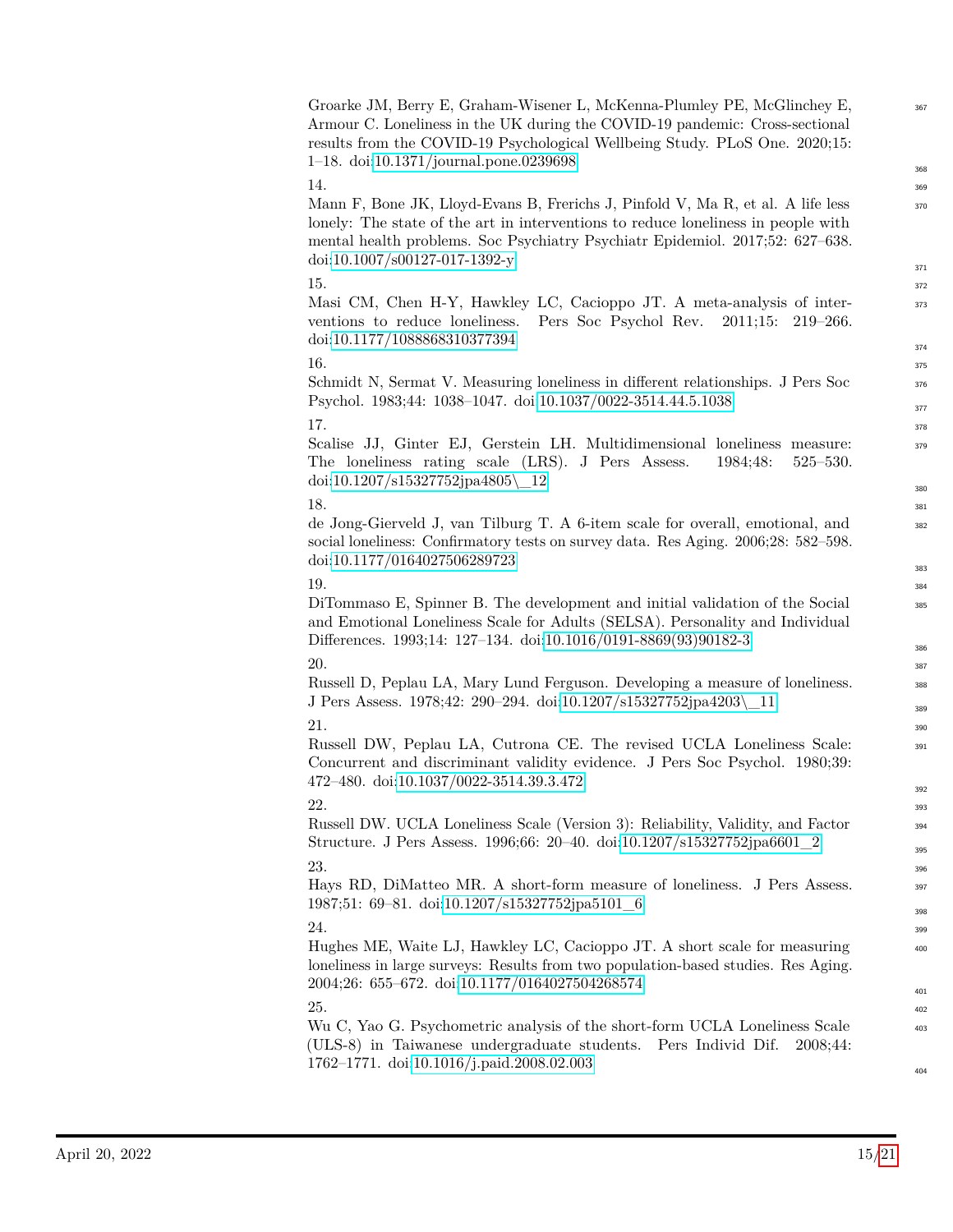| 26.<br>Office<br>for National Statistics.<br>National Measurement of Loneliness.<br>https://www.ons.gov.uk/peoplepopulationandcommunity/wellbeing/com-<br>pendium/nationalmeasurementofloneliness/2018; 2018.                                                                                          | 405<br>406               |
|--------------------------------------------------------------------------------------------------------------------------------------------------------------------------------------------------------------------------------------------------------------------------------------------------------|--------------------------|
| 27.<br>Ruchkin VV, Eisemann M, Hägglöf B. Hopelessness, Loneliness, Self-Esteem, and<br>Personality in Russian Male Delinquent Adolescents versus Controls. J Adolesc<br>Res. 1999;14: 466-477. doi:10.1177/0743558499144005                                                                           | 407<br>408<br>409<br>410 |
| 28.<br>Boffo M, Mannarini S, Munari C. Exploratory Structure Equation Modeling of<br>the UCLA Loneliness Scale: A contribution to the Italian adaptation. TPM Test<br>Psychom Methodol Appl Psychol. 2012;19. doi:10.4473/TPM19.4.7                                                                    | 411<br>412<br>413        |
| 29.<br>Wilson D, Cutts J, Lees I, Mapungwana S, Levison Maunganidze.<br>$P_{s}$<br>chometric properties of the revised UCLA loneliness scale and two short-<br>form measures of loneliness in Zimbabwe. J Pers Assess.<br>1992:59:<br>72–81.<br>doi:10.1207/s15327752jpa5901_7                         | 414<br>415<br>416        |
| 30.<br>Cramer KM, Barry JE. Conceptualizations and measures of loneliness: A com-<br>parison of subscales. Pers Individ Dif. 1999;27: 491-502. doi:10.1016/S0191-<br>8869(98)00257-8                                                                                                                   | 417<br>418<br>419        |
| 31.<br>Hudiyana J, Lincoln TM, Hartanto S, Shadiqi MA, Milla MN, Muluk H, et al.<br>How universal is a construct of loneliness? Measurement invariance of the UCLA<br>loneliness scale in indonesia, germany, and the united states. Assessment. :<br>10731911211034564. doi:10.1177/10731911211034564 | 420<br>421<br>422        |
| 32.<br>Weiss RS. Loneliness: The experience of emotional and social isolation. Cambridge,<br>MA: The MIT Press; 1973.                                                                                                                                                                                  | 423<br>424<br>425        |
| 33.<br>Hartshorne TS. Psychometric Properties and Confirmatory Factor Analy-<br>sis of the UCLA Loneliness Scale.<br>J Pers Assess.<br>1993;61:<br>$182 - 195.$<br>doi:10.1207/s15327752jpa6101_14                                                                                                     | 426<br>427<br>428        |
| 34.<br>Pretorius TB. The metric equivalence of the UCLA loneliness scale for a<br>sample of South African students. Educ Psychol Meas. 1993;53: 233-239.<br>doi:10.1177/0013164493053001026                                                                                                            | 429<br>430<br>431        |
| 35.<br>Dodeen H. The effects of positively and negatively worded items on the factor<br>structure of the UCLA loneliness scale. J Psychoeduc Assess. 2015;33: 259–267.<br>doi:10.1177/0734282914548325                                                                                                 | 432<br>433<br>434        |
| 36.<br>Lasgaard M. Reliability and validity of the Danish version of the UCLA Loneliness<br>Scale. Pers Individ Dif. 2007;42: 1359-1366. doi:10.1016/j.paid.2006.10.013                                                                                                                                | 435<br>436<br>437        |
| 37.<br>Adams KB, Sanders S, Auth E. Loneliness and depression in independent living<br>retirement communities: Risk and resilience factors. Aging Ment Health. 2004;8:<br>475–485. doi:10.1080/13607860410001725054                                                                                    | 438<br>439               |
| 38.                                                                                                                                                                                                                                                                                                    | 440<br>441               |

406

407

409

410

412

413

415

416

418

419

421

422

424 425

427

428

430

431

433

434

436 437

439

440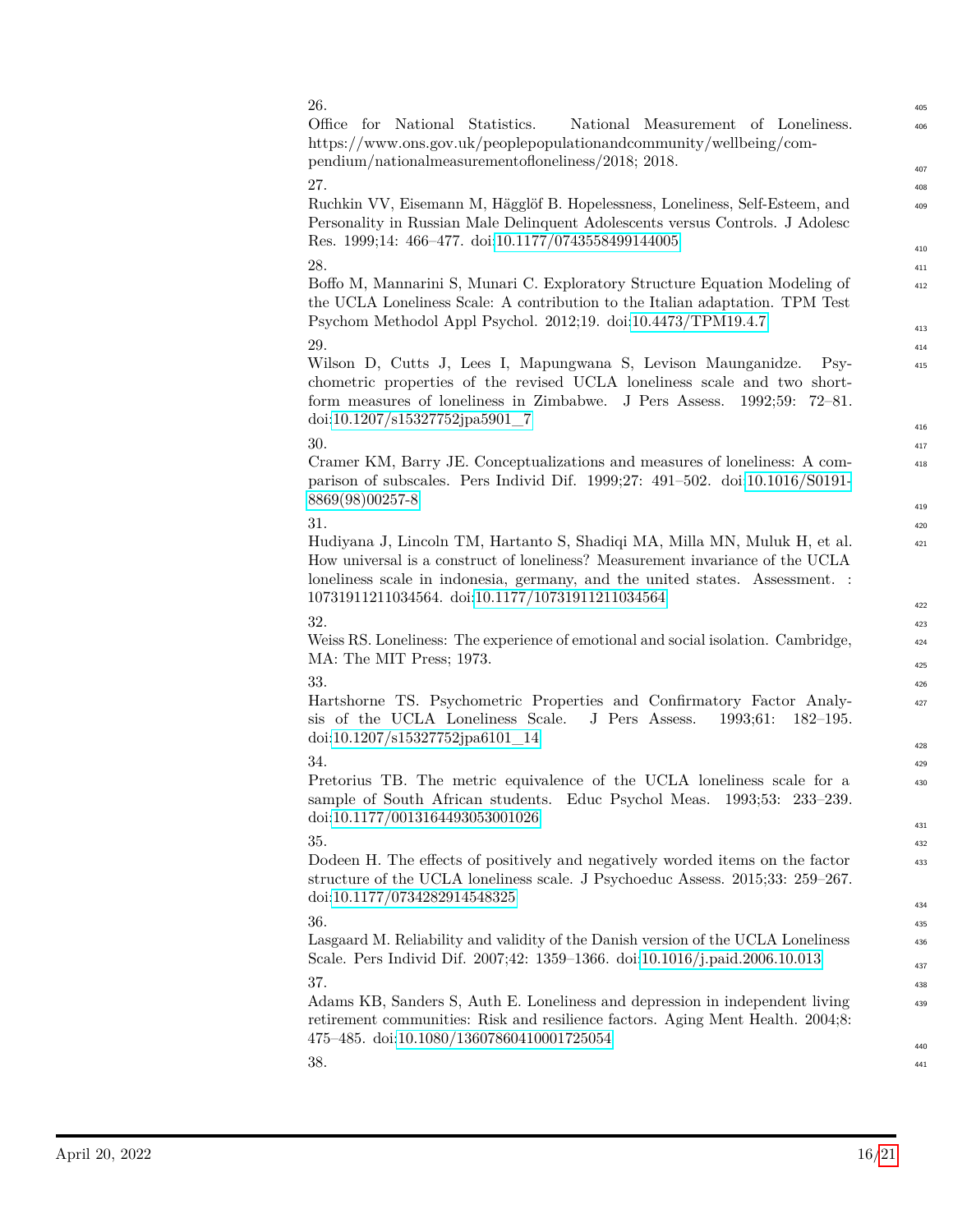| $\frac{\text{doi:10.1093}}{\text{schbul}}{\text{sbw104}}$                                                                                                                                                                                                      |  |
|----------------------------------------------------------------------------------------------------------------------------------------------------------------------------------------------------------------------------------------------------------------|--|
| 39.                                                                                                                                                                                                                                                            |  |
| Vassar M, Crosby JW. A reliability generalization study of coefficient al-<br>pha for the UCLA loneliness scale.<br>J Pers Assess.<br>2008;90:<br>$601 - 607.$<br>doi:10.1080/00223890802388624                                                                |  |
| 40.                                                                                                                                                                                                                                                            |  |
| Hawkley LC, Browne MW, Cacioppo JT. How can I connect with thee?: Let<br>Psychol Sci. 2005;16: 798-804. doi:10.1111/j.1467-<br>me count the ways.                                                                                                              |  |
| 9280.2005.01617.x                                                                                                                                                                                                                                              |  |
| 41.                                                                                                                                                                                                                                                            |  |
| Weiss RS. Reflections on the present state of loneliness research. J Soc Behav<br>Pers. $1987;2: 1-16$ .                                                                                                                                                       |  |
| 42.                                                                                                                                                                                                                                                            |  |
| Austin BA. Factorial structure of the UCLA loneliness scale. Psychol Rep. 1983;53:<br>883-889. doi:10.2466/pr0.1983.53.3.883                                                                                                                                   |  |
| 43.                                                                                                                                                                                                                                                            |  |
| Hojat M. Psychometric characteristics of the UCLA loneliness scale:<br>A<br>study with iranian college students. Educ Psychol Meas. 1982;42: 917-925.<br>doi:10.1177/001316448204200328                                                                        |  |
| 44.                                                                                                                                                                                                                                                            |  |
| Neto F. Loneliness among Portuguese Adolescents. Soc Behav Pers. 1992;20:<br>15-21. doi:10.2224/sbp.1992.20.1.15                                                                                                                                               |  |
| 45.                                                                                                                                                                                                                                                            |  |
| Penning MJ, Liu G, Chou PHB. Measuring Loneliness Among Middle-Aged and<br>Older Adults: The UCLA and de Jong Gierveld Loneliness Scales. Soc Indic Res.<br>2014;118: 1147-1166. doi:10.1007/s11205-013-0461-1                                                 |  |
| 46.                                                                                                                                                                                                                                                            |  |
| Marangoni C, Ickes W. Loneliness: A theoretical review with implications for<br>measurement. J Soc Pers Relat. 1989;6: 93-128. doi:10.1177/026540758900600107                                                                                                  |  |
| 47.                                                                                                                                                                                                                                                            |  |
| Zakahi WR, Robert L. Duran. All the lonely people: The relationship among<br>loneliness, communicative competence, and communication anxiety. Commun Q.<br>1982;30: 203-209. doi:10.1080/01463378209369450                                                     |  |
|                                                                                                                                                                                                                                                                |  |
| 48.                                                                                                                                                                                                                                                            |  |
| Knight RG, Chisholm BJ, Marsh NV, Godfrey HPD. Some normative, reli-<br>ability, and factor analytic data for the revised UCLA Loneliness scale. J<br>Clin Psychol. 1988;44: 203-206. doi:10.1002/1097-4679(198803)44:2<203::AID-<br>JCLP2270440218>3.0.CO;2-5 |  |
|                                                                                                                                                                                                                                                                |  |
| 49.<br>Ausín B, Muñoz M, Martín T, Pérez-Santos E, Castellanos MÁ. Confirmatory fac-                                                                                                                                                                           |  |
| tor analysis of the revised UCLA loneliness scale (UCLA LS-R) in individuals over<br>65. Aging Ment Health. 2019;23: 345-351. doi:10.1080/13607863.2017.1423036                                                                                                |  |
| 50.                                                                                                                                                                                                                                                            |  |
| McWhirter BT. Factor analysis of the revised UCLA Loneliness Scale. Curr<br>Psychol. 1990;9: 56-68. doi:10.1007/BF02686768                                                                                                                                     |  |
| 51.                                                                                                                                                                                                                                                            |  |
|                                                                                                                                                                                                                                                                |  |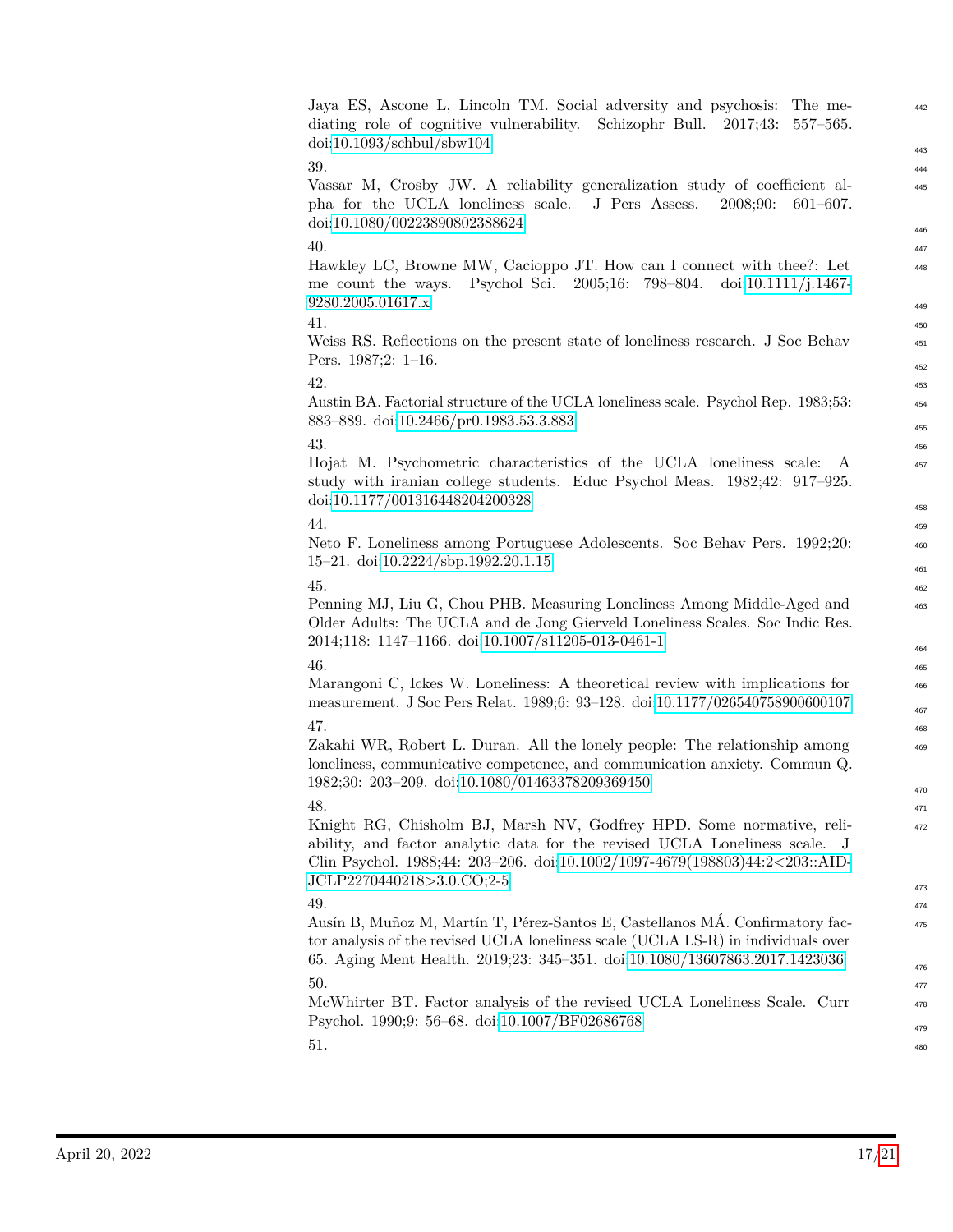### Kim OS. Korean version of the revised UCLA loneliness scale: Reliability and validity test. J Korean Acad Nurs. 1997;27: 871–879.

Durak M, Emre Senol-Durak. Psychometric qualities of the UCLA loneliness scale-version 3 as applied in a turkish culture. Educ Gerontol. 2010;36: 988–1007. doi[:10.1080/03601271003756628](https://doi.org/10.1080/03601271003756628)

Zarei S, Memari AH, Moshayedi P, Shayestehfar M. Validity and reliability of the UCLA loneliness scale version 3 in Farsi. Educ Gerontol. 2016;42: 49–57. doi[:10.1080/03601277.2015.1065688](https://doi.org/10.1080/03601277.2015.1065688)

Auné SE, Abal FJP, Attorresi HF. Modeling of the UCLA Loneliness Scale According to the Multidimensional Item Response Theory. Curr Psychol. 2020; 1–8. doi[:10.1007/s12144-020-00646-y](https://doi.org/10.1007/s12144-020-00646-y)

Sancho P, Pinazo-Hernandis S, Donio-Bellegarde M, Tomás JM. Validation of the University of California, Los Angeles Loneliness Scale (version 3) in Spanish older population: An application of exploratory structural equation modelling. Aust Psychol. 2020;55: 283–292. doi[:10.1111/ap.12428](https://doi.org/10.1111/ap.12428)

Shevlin M, Murphy S, Murphy J. The latent structure of loneliness: Testing competing factor models of the UCLA loneliness scale in a large adolescent sample. Assessment. 2015;22: 208–215. doi[:10.1177/1073191114542596](https://doi.org/10.1177/1073191114542596)

### $57.$

Badcock JC, Barkus E, Cohen AS, Bucks R, Badcock DR. Loneliness and Schizotypy Are Distinct Constructs, Separate from General Psychopathology. Front Psychol. 2016;7: 1018. doi[:10.3389/fpsyg.2016.01018](https://doi.org/10.3389/fpsyg.2016.01018)

Borys S, Perlman D. Gender Differences in Loneliness. Pers Soc Psychol Bull. 1985;11: 63–74. doi[:10.1177/0146167285111006](https://doi.org/10.1177/0146167285111006)

Pinquart M, Sorensen S. Gender Differences in Self-Concept and Psychological Well-Being in Old Age: A Meta-Analysis. J Gerontol B Psychol Sci Soc Sci. 2001;56: P195–P213. doi[:10.1093/geronb/56.4.P195](https://doi.org/10.1093/geronb/56.4.P195)

Barreto M, Victor C, Hammond C, Eccles A, Richins MT, Qualter P. Loneliness around the world: Age, gender, and cultural differences in loneliness. Pers Individ Dif. 2021;169: 110066. doi[:10.1016/j.paid.2020.110066](https://doi.org/10.1016/j.paid.2020.110066)

Lee C-YS, Goldstein SE. Loneliness, Stress, and Social Support in Young Adulthood: Does the Source of Support Matter? J Youth Adolesc. 2016;45: 568–580. doi[:10.1007/s10964-015-0395-9](https://doi.org/10.1007/s10964-015-0395-9)

Schultz NR, Moore D. The loneliness experience of college students: Sex differences. Pers Soc Psychol Bull. 1986;12: 111–119. doi[:10.1177/0146167286121011](https://doi.org/10.1177/0146167286121011)  $63.$ 

Wiseman H, Guttfreund DG, Itamar Lurie. Gender differences in loneliness and depression of university students seeking counselling. Br J Guid Counc. 1995;23: 231–243. doi[:10.1080/03069889508253008](https://doi.org/10.1080/03069889508253008)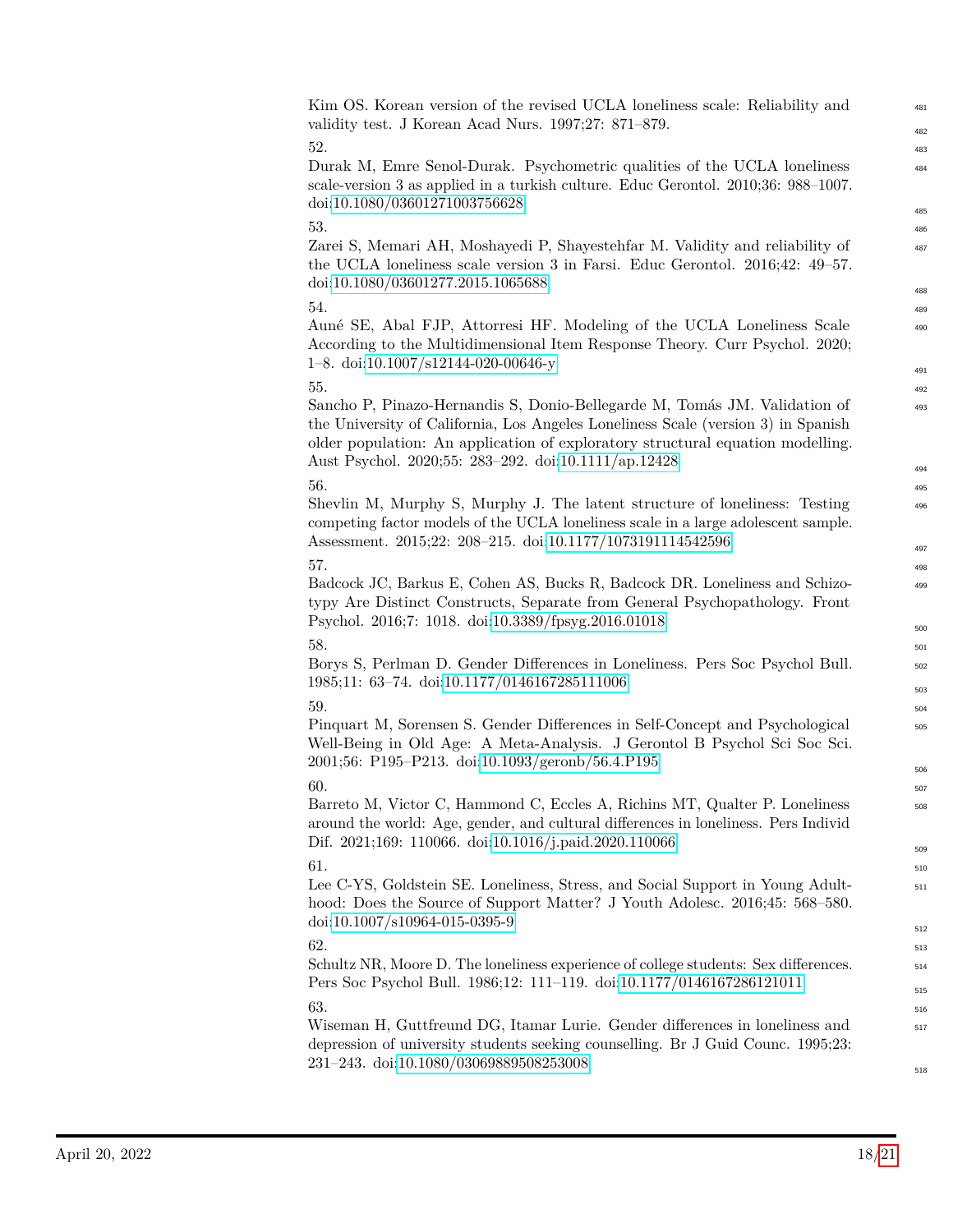| 64.                                                                                                                                                                                                                                                                       | 519        |
|---------------------------------------------------------------------------------------------------------------------------------------------------------------------------------------------------------------------------------------------------------------------------|------------|
| Tornstam L. Loneliness in Marriage. J Soc Pers Relat.<br>$1992;9: 197-217.$<br>doi:10.1177/0265407592092003                                                                                                                                                               | 520<br>521 |
| 65.                                                                                                                                                                                                                                                                       | 522        |
| Pollet TV, Saxton TK, Mitchell M. Measurement Equivalence Between Men<br>and Women in the Abbreviated Social and Emotional Loneliness Scale<br>for Adults (SELSA). Interpers Int J Pers Relatsh.<br>2018;12:<br>$283 - 292.$<br>doi:10.5964/ijpr.v12i2.316                | 523        |
|                                                                                                                                                                                                                                                                           | 524        |
| 66.                                                                                                                                                                                                                                                                       | 525        |
| Schmitt DP, Realo A, Voracek M, Allik J. Why can't a man be more like a<br>woman? Sex differences in Big Five personality traits across 55 cultures. J Pers<br>Soc Psychol. 2008;94: 168-182. doi:10.1037/0022-3514.94.1.168                                              | 526        |
| 67.                                                                                                                                                                                                                                                                       | 527        |
| Vandenberg RJ, Lance CE. A Review and Synthesis of the Measurement Invariance                                                                                                                                                                                             | 528        |
| Literature: Suggestions, Practices, and Recommendations for Organizational<br>Research. Organ Res Methods. 2000;3: 4-70. doi:10.1177/109442810031002                                                                                                                      | 529        |
| 68.                                                                                                                                                                                                                                                                       | 530        |
|                                                                                                                                                                                                                                                                           | 531        |
| Buz J, Pérez-Arechaederra D. Psychometric properties and measurement<br>invariance of the Spanish version of the 11-item De Jong Gierveld lone-<br>Int Psychogeriatr.<br>$2014/04/15$ ed.<br>2014;26:<br>liness scale.<br>$1553 - 1564.$<br>doi:10.1017/S1041610214000507 | 532        |
| 69.                                                                                                                                                                                                                                                                       | 533        |
|                                                                                                                                                                                                                                                                           | 534        |
| Maes M, Klimstra T, Van den Noortgate W, Goossens L. Factor structure and<br>measurement invariance of a multidimensional loneliness scale: Comparisons across<br>gender and age. J Child Fam Stud. 2015;24: 1829-1837. doi:10.1007/s10826-014-                           | 535        |
| 9986-4                                                                                                                                                                                                                                                                    | 536        |
| 70.                                                                                                                                                                                                                                                                       | 537        |
| Allen RL, Oshagan H. The UCLA loneliness scale: Invariance of social struc-<br>tural characteristics. Pers Individ Dif. 1995;19: $185-195$ . doi:10.1016/0191-<br>8869(95)00025-2                                                                                         | 538        |
|                                                                                                                                                                                                                                                                           | 539        |
| 71.                                                                                                                                                                                                                                                                       | 540        |
| Dussault M, Fernet C, Austin S, Leroux M. Revisiting the factorial validity of<br>the revised UCLA loneliness scale: A test of competing models in a sample of<br>teachers. Psychol Rep. 2009;105: 849-856. doi:10.2466/PR0.105.3.849-856                                 | 541        |
|                                                                                                                                                                                                                                                                           | 542        |
| 72.                                                                                                                                                                                                                                                                       | 543        |
| Palan S, Schitter C. Prolific.ac - A subject pool for online experiments. J Behav<br>Exp Finance. 2018;17: 22-27. doi:10.1016/j.jbef.2017.12.004                                                                                                                          | 544        |
| 73.                                                                                                                                                                                                                                                                       | 545        |
|                                                                                                                                                                                                                                                                           | 546        |
| Peer E, Brandimarte L, Samat S, Acquisti A. Beyond the Turk: Alternative<br>platforms for crowdsourcing behavioral research. J Exp Soc Psychol. 2017;70:<br>153-163. doi:10.1016/j.jesp.2017.01.006                                                                       | 547        |
|                                                                                                                                                                                                                                                                           | 548        |
| 74.                                                                                                                                                                                                                                                                       | 549        |
| Prolific.<br>Who are the participants on Prolific?<br>https://researcher-<br>help.prolific.co/hc/en-gb/articles/360009220833-Who-are-the-participants-<br>on-Prolific; 2021.                                                                                              | 550        |
| 75.                                                                                                                                                                                                                                                                       | 551        |
| Stark TH, Krosnick JA. GENSI: A new graphical tool to collect ego-centered                                                                                                                                                                                                | 552        |
| network data. Soc Networks. 2017;48: 36-45. doi:10.1016/j.socnet.2016.07.007                                                                                                                                                                                              | 553<br>554 |
| 76.                                                                                                                                                                                                                                                                       | 555        |
|                                                                                                                                                                                                                                                                           |            |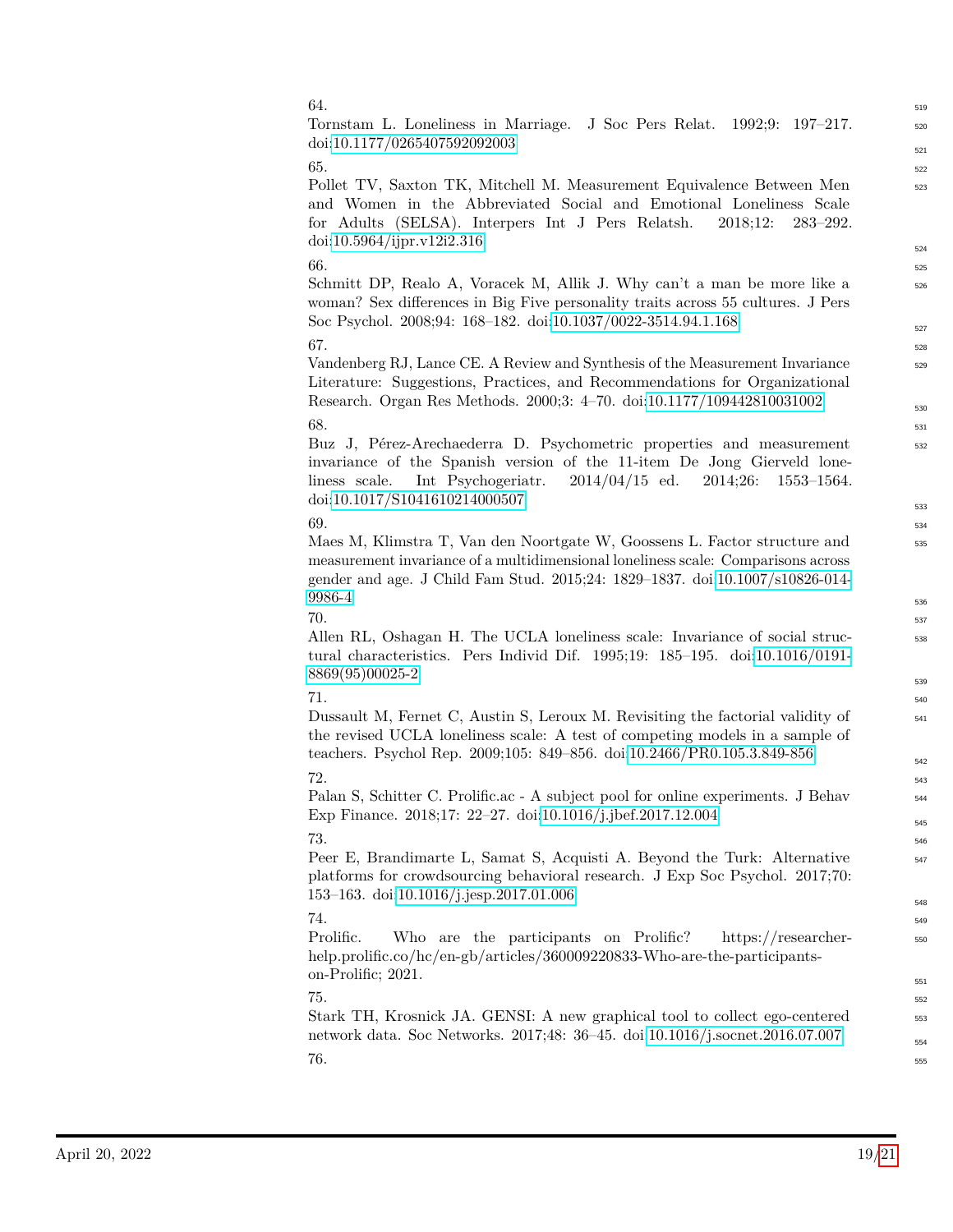| Stulp G. Collecting large personal networks in a representative sample of Dutch<br>women. Soc Networks. 2021;64: 63-71. doi:10.1016/j.socnet.2020.07.012                                                                                | 556        |
|-----------------------------------------------------------------------------------------------------------------------------------------------------------------------------------------------------------------------------------------|------------|
|                                                                                                                                                                                                                                         | 557        |
| 77.                                                                                                                                                                                                                                     | 558        |
| Kline RB. Principles and practice of structural equation modeling. New York,                                                                                                                                                            | 559        |
| NY: Guilford publications; 2015.                                                                                                                                                                                                        | 560        |
| 78.                                                                                                                                                                                                                                     | 561        |
| Brown TA. Confirmatory factor analysis for applied research. New York, NY:<br>Guilford publications; 2015.                                                                                                                              | 562<br>563 |
| 79.                                                                                                                                                                                                                                     | 564        |
| Wolf EJ, Harrington KM, Clark SL, Miller MW. Sample Size Requirements                                                                                                                                                                   | 565        |
| for Structural Equation Models: An Evaluation of Power, Bias, and Solution<br>Propriety. Educ Psychol Meas. 2013. doi:10.1177/0013164413495237                                                                                          | 566        |
| 80.                                                                                                                                                                                                                                     | 567        |
| Barrett P. Structural equation modelling: Adjudging model fit. Pers Individ Dif.                                                                                                                                                        | 568        |
| 2007;42: 815-824. doi:10.1016/j.paid.2006.09.018                                                                                                                                                                                        | 569        |
| 81.                                                                                                                                                                                                                                     | 570        |
| R Development Core Team. R : A language and environment for statistical                                                                                                                                                                 | 571        |
| computing. 2008.                                                                                                                                                                                                                        | 572        |
| 82.                                                                                                                                                                                                                                     | 573        |
| Revelle W. Psych: Procedures for personality and psychological research.                                                                                                                                                                | 574        |
| https://CRAN.R-project.org/package=psych; 2016.                                                                                                                                                                                         |            |
| 83.                                                                                                                                                                                                                                     | 575<br>576 |
| Wickham H, Averick M, Bryan J, Chang W, McGowan LD, François R, et al.                                                                                                                                                                  | 577        |
| Welcome to the Tidyverse. J Open Source Softw. 2019;4: 1686.                                                                                                                                                                            |            |
| 84.                                                                                                                                                                                                                                     | 578<br>579 |
| Aust F, Barth M. Papaja: Create APA manuscripts with R Markdown.                                                                                                                                                                        | 580        |
| https://github.com/crsh/papaja; 2016.                                                                                                                                                                                                   | 581        |
| 85.                                                                                                                                                                                                                                     | 582        |
| Rosseel Y. Lavaan: An R package for structural equation modeling. J Stat Softw.                                                                                                                                                         | 583        |
| $2012;48: 1-36.$                                                                                                                                                                                                                        | 584        |
| 86.                                                                                                                                                                                                                                     | 585        |
| S,<br>Miller<br>Schoemann<br>Pornprasertmanit<br>P,<br>A,<br>Rosseel<br>Υ.<br>sem-<br>Useful tools for structural equation modeling.<br>Tools:<br>https:// $cran.r-$                                                                    | 586        |
| project.org/web/packages/semTools/index.html; 2013.                                                                                                                                                                                     | 587        |
| 87.                                                                                                                                                                                                                                     | 588        |
| Sass DA, Schmitt TA. Testing Measurement and Structural Invariance. In: Teo T,<br>editor. Handbook of Quantitative Methods for Educational Research. Rotterdam:<br>SensePublishers; 2013. pp. 315–345. doi:10.1007/978-94-6209-404-8_15 | 589        |
|                                                                                                                                                                                                                                         | 590        |
| 88.<br>van de Schoot R, Lugtig P, Hox J. A checklist for testing measurement invariance.                                                                                                                                                | 591        |
| Eur J Dev Psychol. 2012;9: 486-492. doi:10.1080/17405629.2012.686740                                                                                                                                                                    | 592<br>593 |
| 89.                                                                                                                                                                                                                                     | 594        |
| Cheung GW, Rensvold RB. Evaluating goodness-of-fit indexes<br>for test-<br>Struct Equ Modeling.<br>2002:9:<br>ing measurement invariance.<br>$233 - 255.$<br>$\text{doi:10.1207/S15328007SEM0902}\_\ 5$                                 | 595        |
| 90.                                                                                                                                                                                                                                     | 596        |
| Rutkowski L, Svetina D. Assessing the hypothesis of measurement invariance in                                                                                                                                                           | 597<br>598 |
| the context of large-scale international surveys. Educ Psychol Meas. 2014;74:<br>31-57. doi:10.1177/0013164413498257                                                                                                                    |            |
|                                                                                                                                                                                                                                         |            |